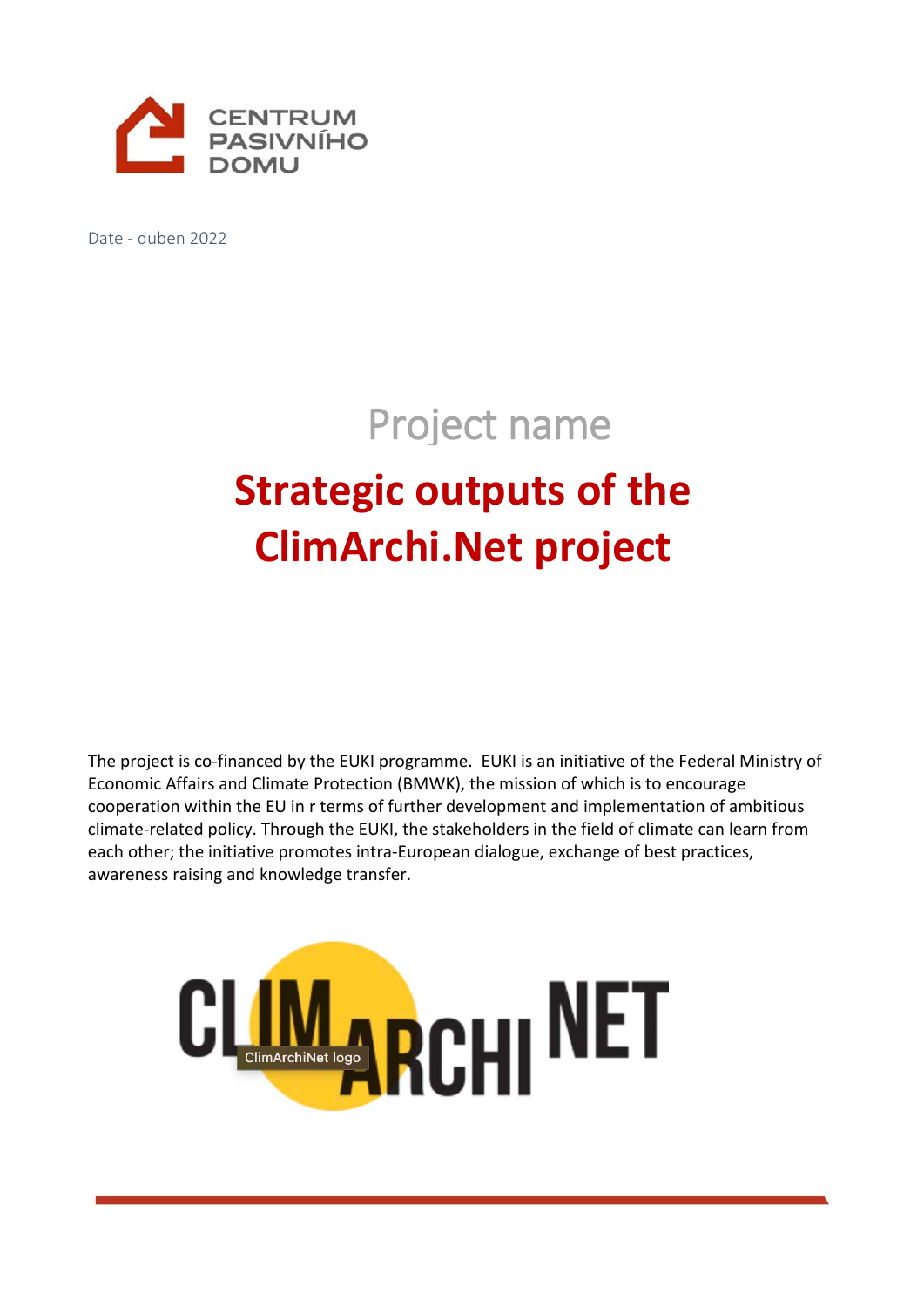

Date - duben 2022

| Authors:                                          |                                                                 |  |
|---------------------------------------------------|-----------------------------------------------------------------|--|
| Ing. Tomáš Vanický                                | Centrum pasivního domu, z.s.                                    |  |
| Bc. Jana Matesová                                 | Centrum pasivního domu, z.s.                                    |  |
| Expert team:                                      |                                                                 |  |
| Ing. arch. Josef Tlustý                           | <b>Czech Chamber of Architects</b>                              |  |
| Ing. arch. Jan Soukup                             | <b>Czech Chamber of Architects</b>                              |  |
| Doc. Ing. Tomáš Matuška, PhD.                     | University Center for Energy Efficient Buildings,<br><b>CTU</b> |  |
| Ing. Vladimír Kubeček                             | VŠE- University of Economics                                    |  |
| Mgr. Ing. Anna Francová<br>Mgr. Stanislav Kutáček | FrankBold                                                       |  |
| Ing. Radim Kohoutek                               | APES - Association of Energy Service Providers                  |  |
| Ing. arch. Petr Uhlir                             | Ministry of Environment                                         |  |

Signature of the author:

Date: 30. 04. 2022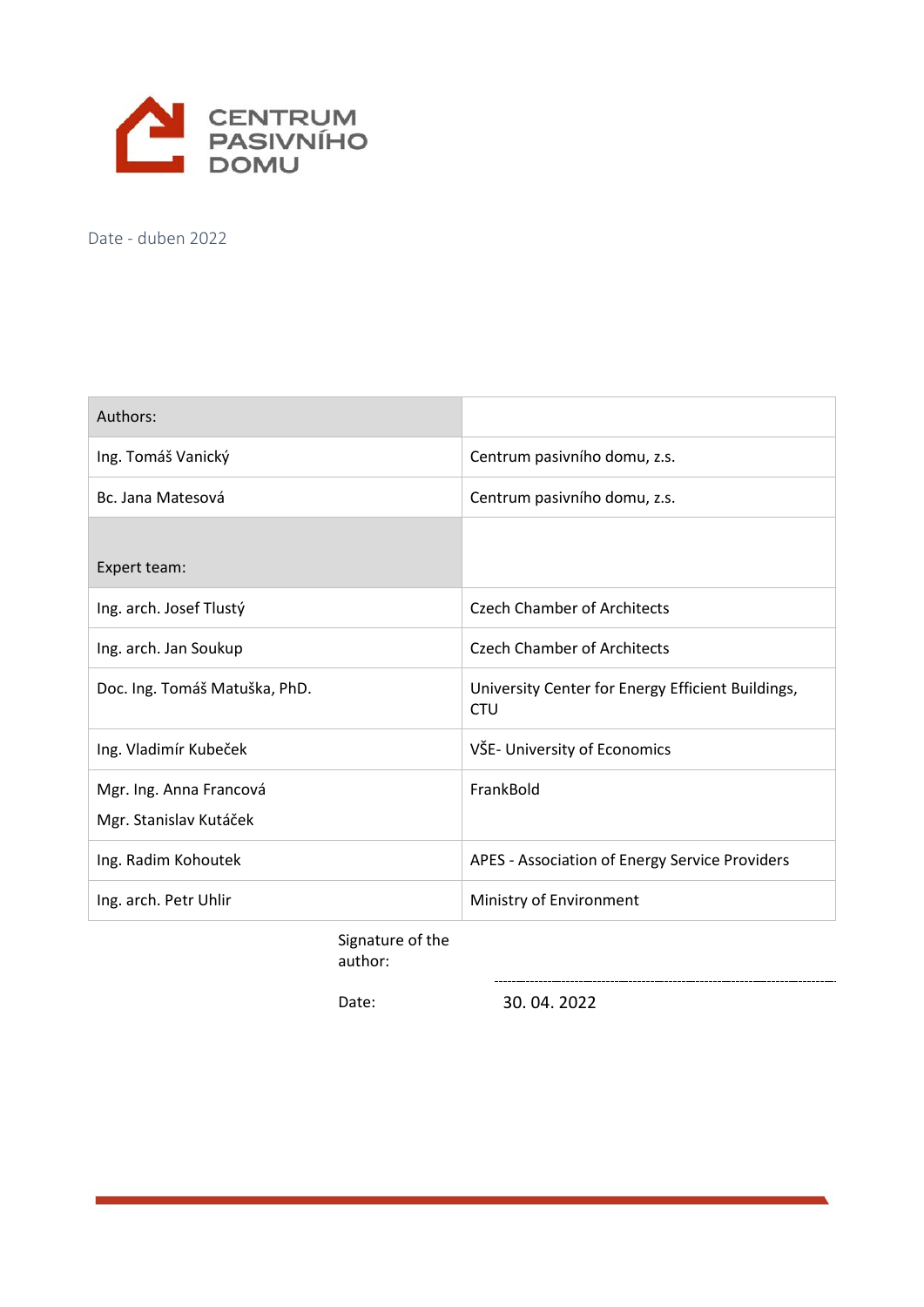

#### <span id="page-2-0"></span> $1.$ **LIST OF CONTENTS**

|                |      |  | p. |
|----------------|------|--|----|
| $\mathbf{1}$ . |      |  |    |
| 2.             |      |  |    |
|                | 2.1. |  |    |
|                | 2.2. |  |    |
|                | 2.3. |  |    |
| 3.             |      |  |    |
|                | 3.1. |  |    |
|                | 3.2. |  |    |
| 4.             |      |  |    |
|                | 4.1  |  |    |
|                | 4.2. |  |    |
|                | 4.3. |  |    |
| 5.             |      |  |    |
| 6.             |      |  |    |
|                | 6.1. |  |    |
|                | 6.2. |  |    |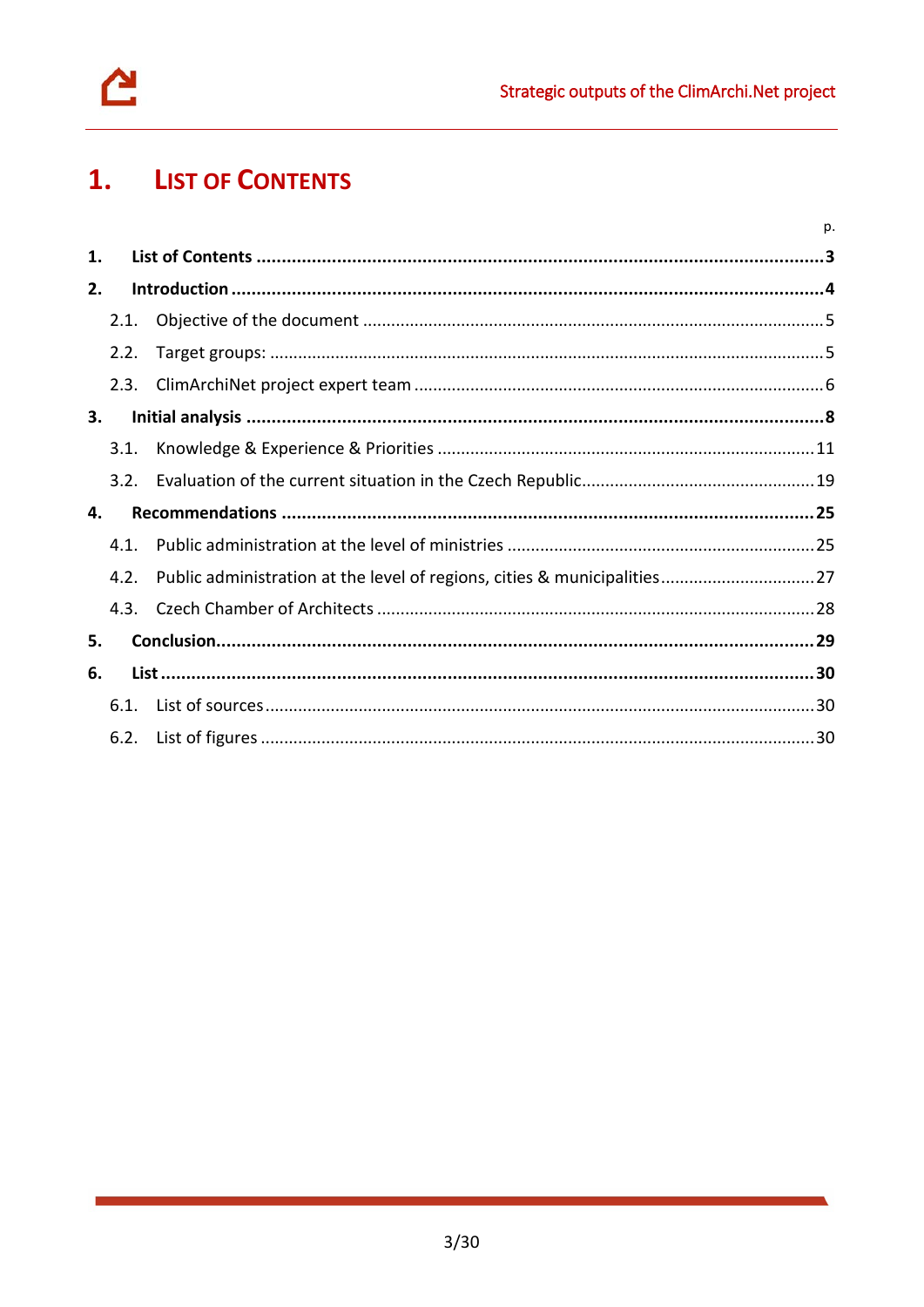

# <span id="page-3-0"></span>**2. INTRODUCTION**

The ClimArchi.Net project is funded by the [EUKI programme,](https://www.euki.de/en/euki-projects/climarchinet/) supported by the Ministry of the Environment and Nuclear Safety.

The project implementation is ensured through the cooperation between

- Centrum pasivního domu, z.s (CZE)
- Inštitút pre pasivné domy (SK)

The aim of the project is to identify the current situation and support development of innovative processes, materials and technologies for the preparation and implementation of buildings with very low energy needs throughout their life cycle. Support transformation of the building sector towards carbon neutrality, building adaptation to climate change and social and energy security. More information about the project and its activities in the Czech Republic can be found on th[e CPD](https://www.pasivnidomy.cz/climarchinet-program-euki/t4837) website and on the [climarchi.net](https://climarchi.net/cz) information platform.

In 2020-2022, the project focused on discussions with experts and on sharing of examples of good practices in sustainable architecture:

- **2 expert round-tables** with experts and invited guests
- **3 discussion workshops** with experts and invited guests
- **1-day international conference** on [Connection of Buildings & Sustainability](https://climarchi.net/novinky/clanok/13/on-line-mezinarodni-konference-spojeni-staveb-udrzitelnosti-v-cr)
- **3-day excursion to see examples of good practices** in sustainable architecture in Berlin
- **development of the information platform on sustainable architecture** [climarchi.net](https://climarchi.net/cz)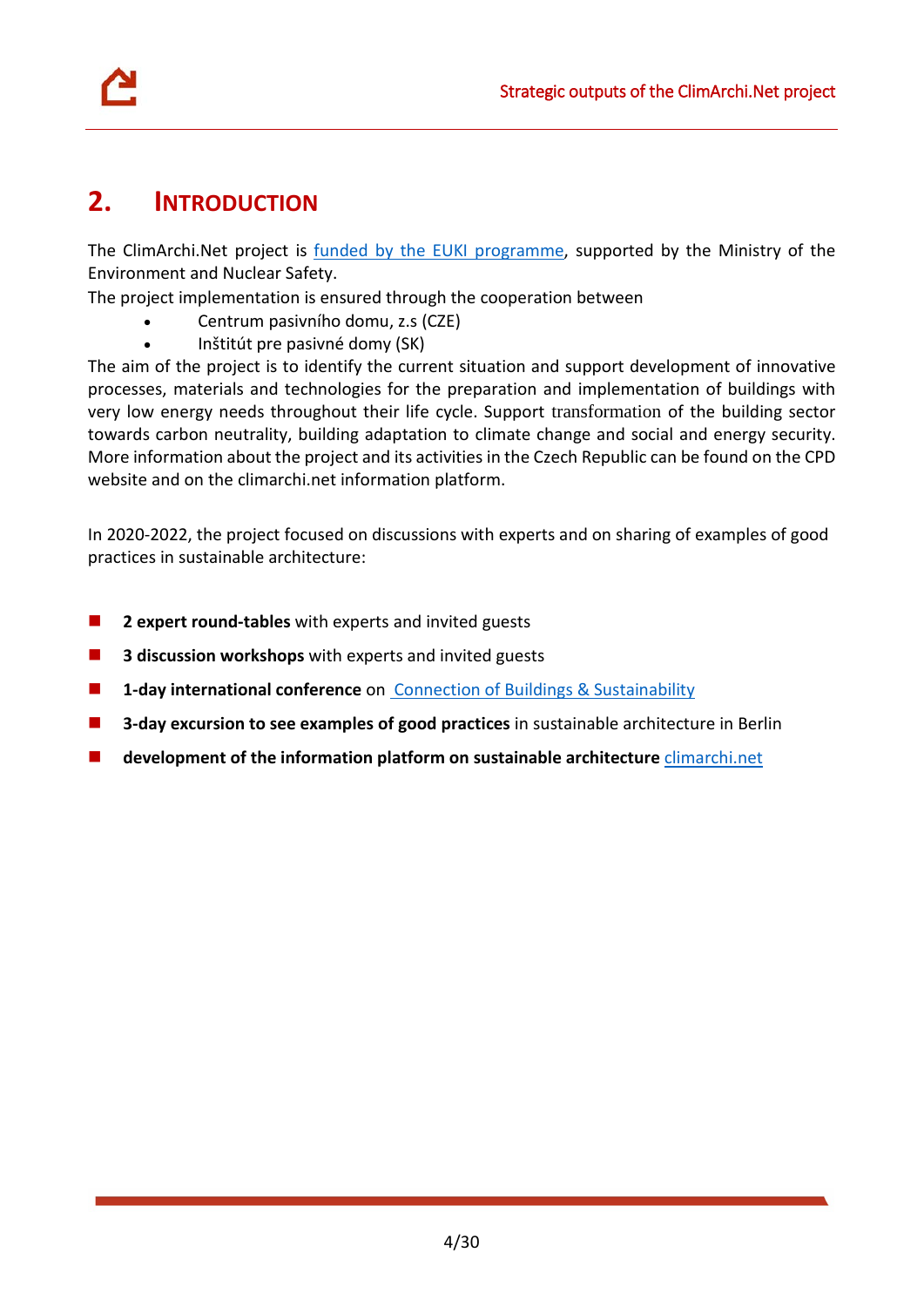## <span id="page-4-0"></span>**2.1. Objective of the document**

- Summary of findings, available documents and expert opinions from individual fields who have participated in the implementation of the project as part of discussions, workshops and international conferences
- **Summary of recommendations resulting in faster transformation of the designers (in the role** of architects) and contracting authorities (public administration) in public contracts with the aim of designing and constructing buildings with very low energy demands, adapted to climate change, political situation and social and energy security.
- $\blacksquare$  Taking into account PESTEL multi-criteria requirements

#### <span id="page-4-2"></span>Picture1 - Taking into account multi-criteria requirements



# <span id="page-4-1"></span>**2.2. Target groups:**

The document is intended for the following target groups:

- **Architect (Czech Chamber of Architects)**
- **Public administration (level of regions, cities & municipalities)**
- **Ministry of Environment**
- **Ministry for Regional Development**
- **Ministry of Industry and Trade**
- **Ministry of Education, Youth and Sports**
- State Environmental Fund
- State Investment Support Fund
- Cities and municipalities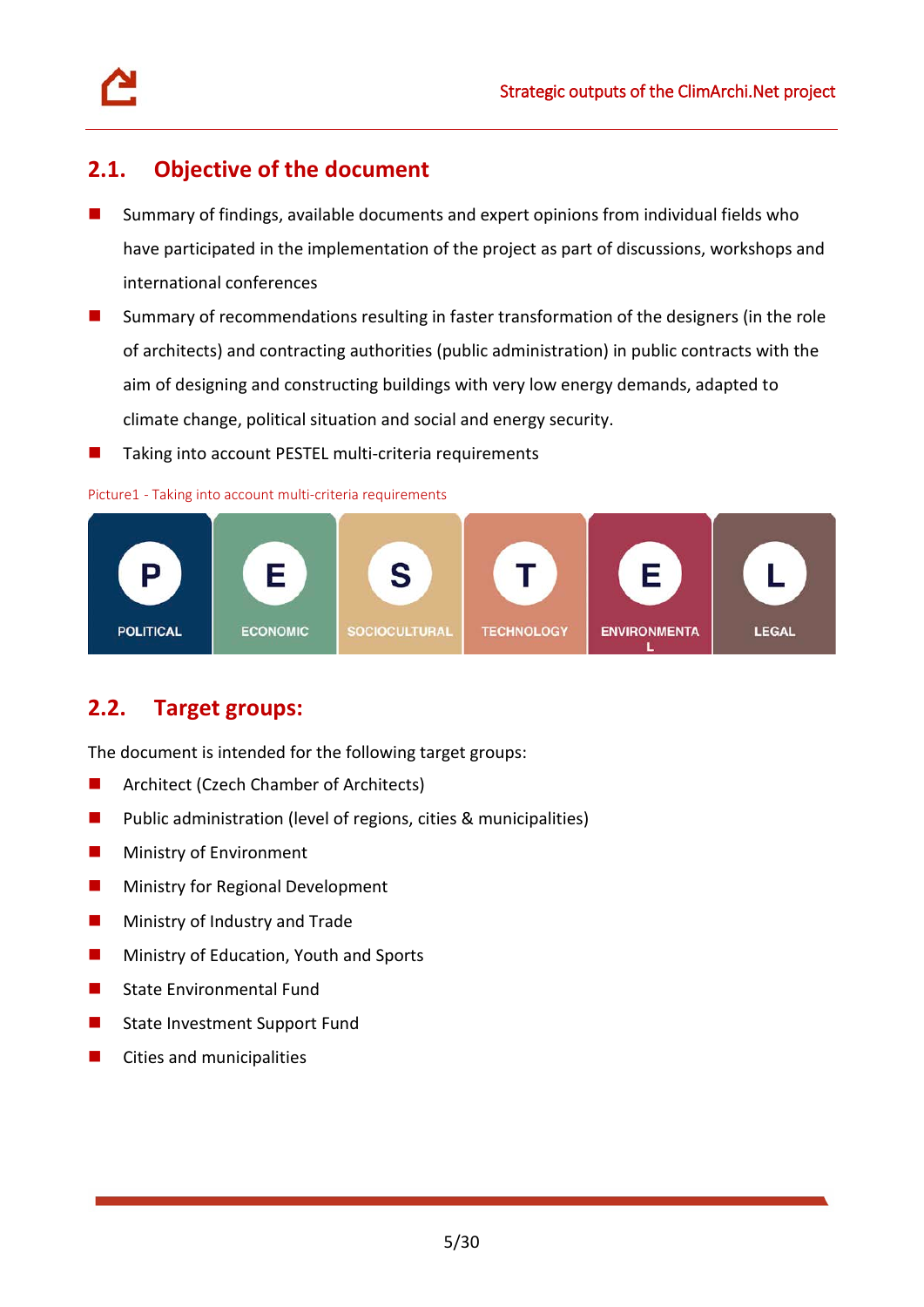# <span id="page-5-0"></span>**2.3. ClimArchiNet project expert team**



**Ing. Tomáš Vanický** = expert sponsor of the ClimArchiNet project / CPD director

He has been the director of [Centrum pasivního domu v ČR](https://www.pasivnidomy.cz/) since 2018. In 2019, together with leading Czech architects, he issued th[e Declaration of Sustainability,](https://www.architects-for-future.cz/) which supports a change in the attitude of all stakeholders in the construction sector towards sustainable architecture. Tomáš graduated from the Faculty of Civil Engineering of the Czech Technical University, majoring in civil engineering physics. He started his career at Enviros. Since 2011, he has been engaged in the renovation of buildings in conservation areas in order to improve their energy standards. His aim is to inspire the market with a higher standard of buildings, and direct the market environment towards quality, comfortable, healthy, accessible and energy-efficient buildings.

#### **Ing. arch. Josef Tlustý =** Architect/ČKA, member of the CPD Board

He graduated from ČVUT Praha, Faculty of Architecture He completed his studies with a diploma project entitled: Revitalization of ice houses in Prague Braník - Gallery of Fine Arts in the studio run by architect Jan Sedlák.

He has been dealing with sustainability in cooperation with AB Ateliér and participating in educational events organized by CPD since 2009. As part of his own work, he deals with projects and construction management of energy-passive houses.

Member of the CPD since 2019. Member of the CPD Council since 2020, where he intensively cooperates on the ClimArchiNet project. It aims to open up a broader discussion with architects, municipalities and institutions in the field of sustainability. The objective is to raise awareness of the professional public and state administration in this field and thus help this country move towards carbon neutrality.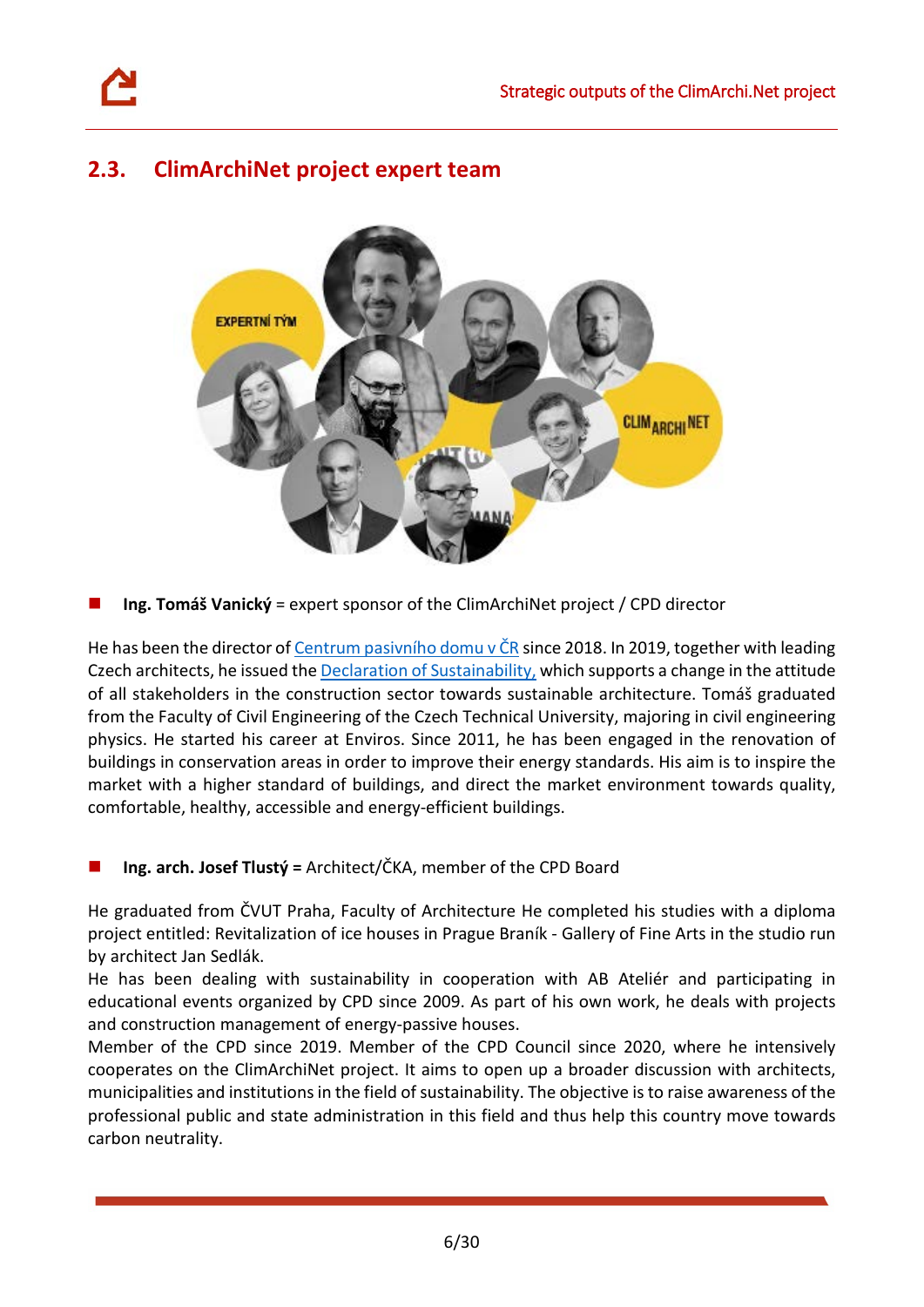#### **Ing. arch. Jan Soukup** = Architect / ISU ČKA

Since his architectural studies he has been involved in constructing buildings made of natural materials and in participatory design. He is currently developing this knowledge together with Marek Dohelský in the Second Nature studio, which focuses on shared living/cohousing projects and introduction of the principles of circular architecture in the project design phases. He has coinitiated the Czech Declaration of Architects for Sustainability, Architects for the future, and focuses on the current challenges of achieving carbon-neutral architecture in operational land material terms.

#### ■ **doc. Ing. Tomáš Matuška, Ph.D.** = Specialist on building energy management, associate

professor at the Faculty of Mechanical Engineering at the Czech Technical University in Prague

He gives lectures at the Faculty of Mechanical Engineering at the Czech Technical University in Prague on renewable energies and heat supply and leads the research department of Building Energy Systems at the Czech Technical University UCEEB research centre in Buštěhrad. His research work focuses on solar heating systems, advanced heat pumps and energy storage systems. He works as a researcher in a number of national and international research projects. The core of his work related to practice consists in contract research in the field of designing energy concepts of buildings, systems for energy plus neighbourhoods, including their heating systems.

#### **Ing. Radim Kohoutek** = Energy Specialist / APES, DS Energy Consulting

Since 2003, he has been involved in savings projects, in particular Energy Performance Contracting (EPC) type of projects, of which he spent 12 years at SIEMENS, where he worked for 4 years as project manager and then for 8 years as the director of the energy services business unit. In 2010, he was involved in the establishment of the Association of Energy Service Providers, where he worked for a number of years, and since 2019 he has represented APES as its executive director. He also acts as executive in the consulting company DS Energy Consulting, which focuses on consulting in the field of sustainable energy and preparation of projects based on the EPC and Performance Design & Build methods.

#### **Mgr. Ing. Anna Francová** = Lawyer / Frank Bold Advokáti

Is a partner at the law firm Frank Bold Advokáti. Her specializations include energy law, which, among other things, protects clients against incorrect or unlawful actions taken by control bodies. In recent years, he has dealt with the transposition of European regulations into national law. From the practical point of view, within the team she addresses matters related to the use of energy in communities and set-up of such communities so that they can make the best use of the benefits. She is the author or co-author of over a dozen legal breakdowns in the field of energy. She is also deals with the preparation of tender dossiers, public contract administration and preparation of dialogues between contracting authorities and contractors, promoters and participants.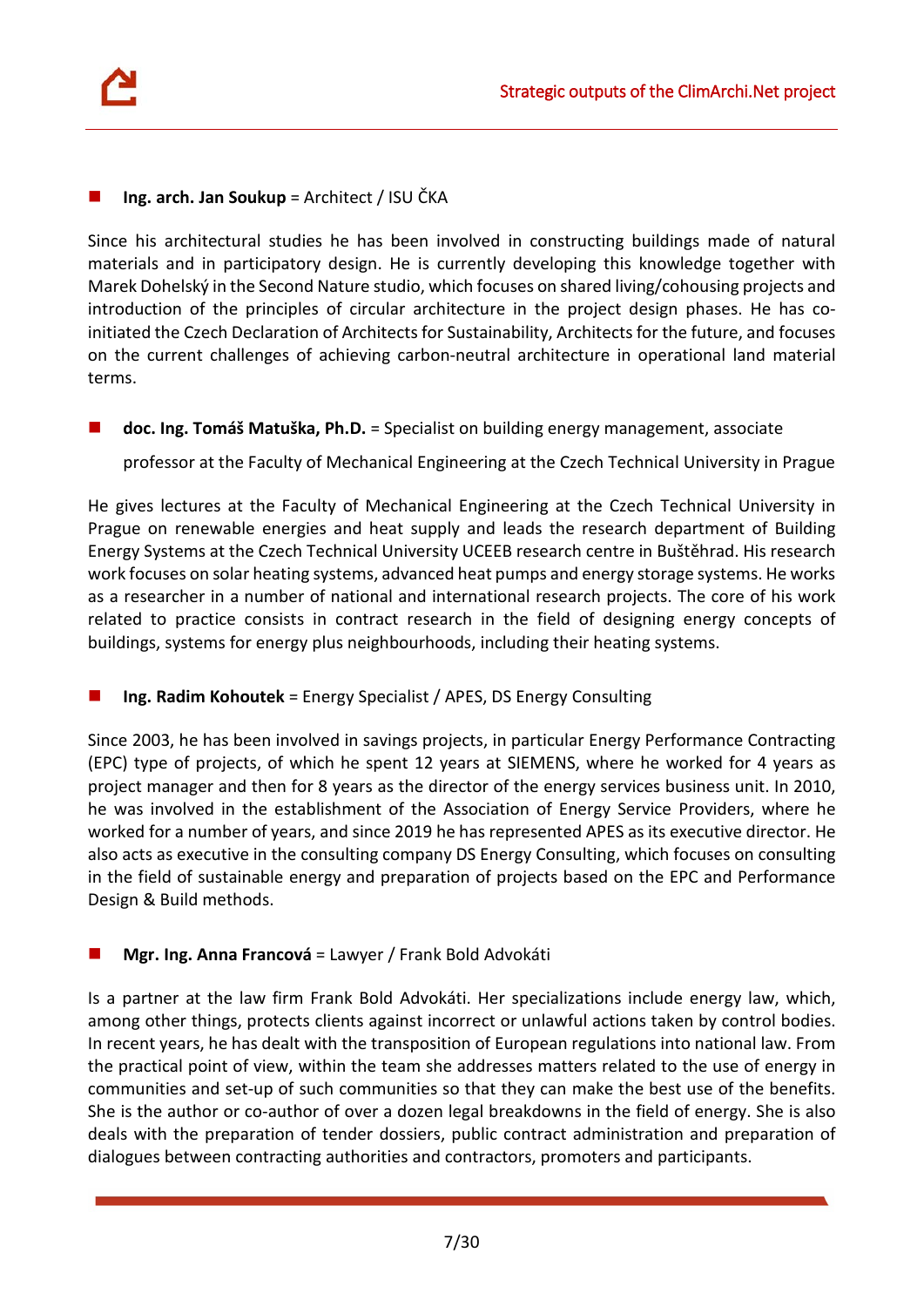#### **Ing. Stanislav Kutáček** = Ekonomist / Frank Bold Advokáti

Is a senior business consultant at Frank Bold Advokáti. He mainly advises his clients on projects related to community energy, he deals with relations between municipalities and investors, sustainable construction and matters related to the new EU legislation concerning ESG and Green Deal. He has also participated in the preparation of a series of Bold Future educational conferences and [publication](https://www.fbadvokati.cz/cs/sluzby/7306-bold-future-e-book-o-udrzitelnem-stavitelstvim-s-praktickym-katalogem-opatreni) with the same name, which provides a catalogue of practical measures for sustainable construction. In the past he worked as Chief Financial Officer at Frank Bold. He is also the founder and chairman of the first Czech carsharing association, Autonapůl.

**Ing. Vladimír Kubeček** = Ekonomist / University of Economics, Prague

Works at the University of Economics in Prague at the Center for Economy in Regulated Sectors and at Charles University at the Environment Centre, where he focuses on energy strategies, energy system transformation tools and energy regulation, and he also works in the ČEPS strategy and business development department. Before returning to the Czech Republic, he worked as the director of the coal, electricity and renewable energy statistics section in the Energy Data Center at the International Energy Agency (IEA) in Paris.

# <span id="page-7-0"></span>**3. INITIAL ANALYSIS**

The initial analysis is based on expert discussions (architects, energy specialists, lawyers, economists, and public administration representatives) who are actively involved in the preparation of projects that receive public funds.

The public funds need to be spent in a manner that establishes sustainable conditions for contractors, operators and serves as an example for private investors.

Based on the expertise and practical experience of the individual experts, the perception of needs is highly diversified. Even in the group of experts who are "convinced" of the need to implement sustainable measures, there is no consensus reached on a common approach to de-carbonizing the building sector.

The aim of the ClimArchi.Net project is to present available innovations (in terms of approach, available materials and technologies for construction of buildings aimed at low environmental pollution and achieving carbon neutrality of this sector in the long run.

Centrum pasivního domu has long been developing passive standards and buildings with very low energy demands to ensure a healthy and comfortable indoor environment. These demands are currently reflected in the implementing regulations of the individual Member States based on the Energy Performance Building Directive (EPBD).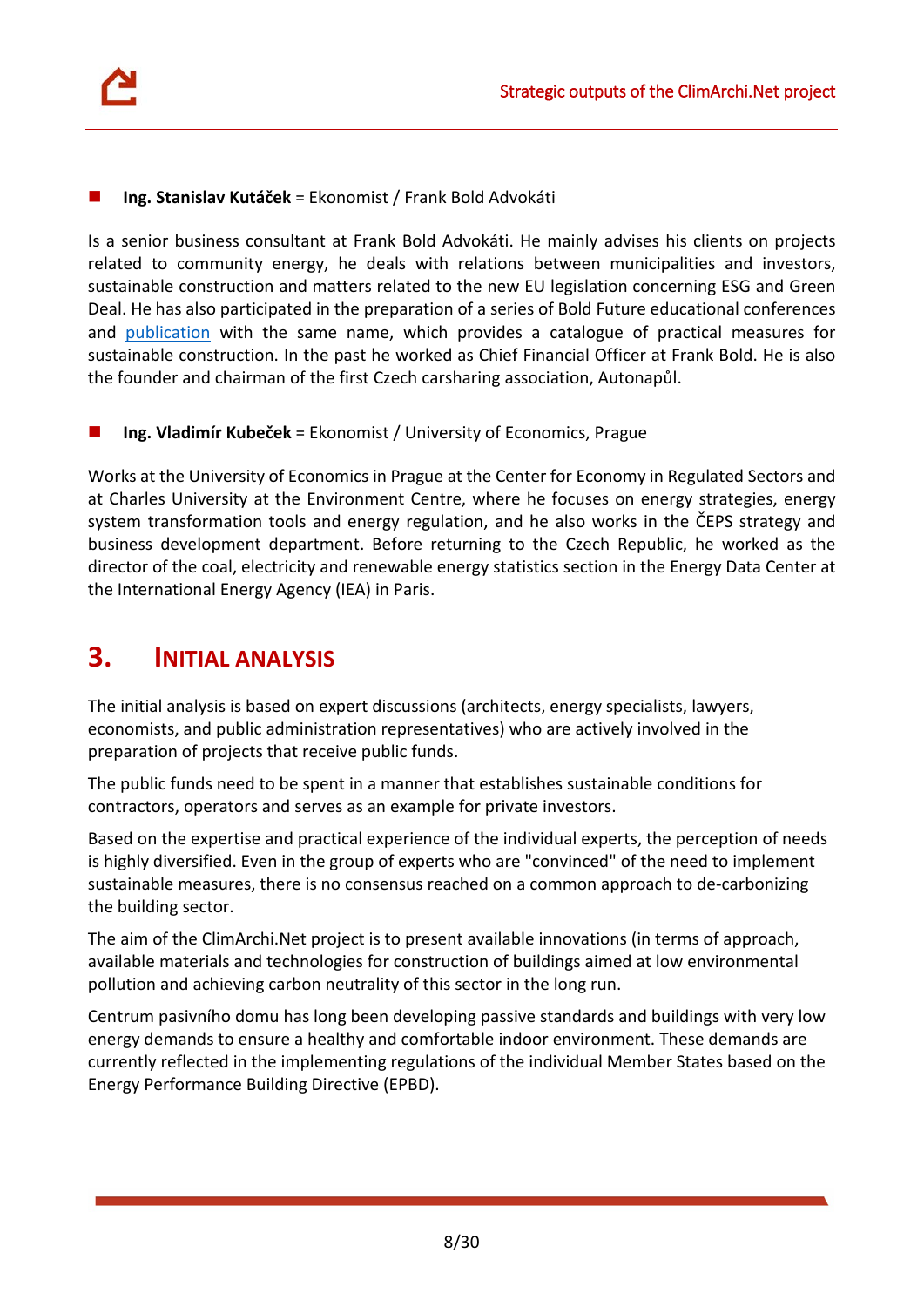

Requirements for heating technical parameters are increasingly extended by this Directive and its implementing regulations in order to include the need to install renewable and alternative sources of energy. The objective is to achieve energy self-sufficient buildings or territorial units.

Although we are aware of the fact at the time when this document was prepared (April 2022) a general regulation to achieve energy-efficient buildings is not possible with regard to the technical and economic possibilities of the Czech environment, we consider it important to develop this area further and to monitor and highlight outcomes of the individual projects which take the path of applying available innovations and energy independence.

In the process of transforming towards a low-carbon economy it is important to ensure that an acceptable consensus is reached.

<span id="page-8-0"></span>



*Source: Climate Action Tracker, Decarbonising buildings, Achieving zero carbon heating and cooling, March 2022*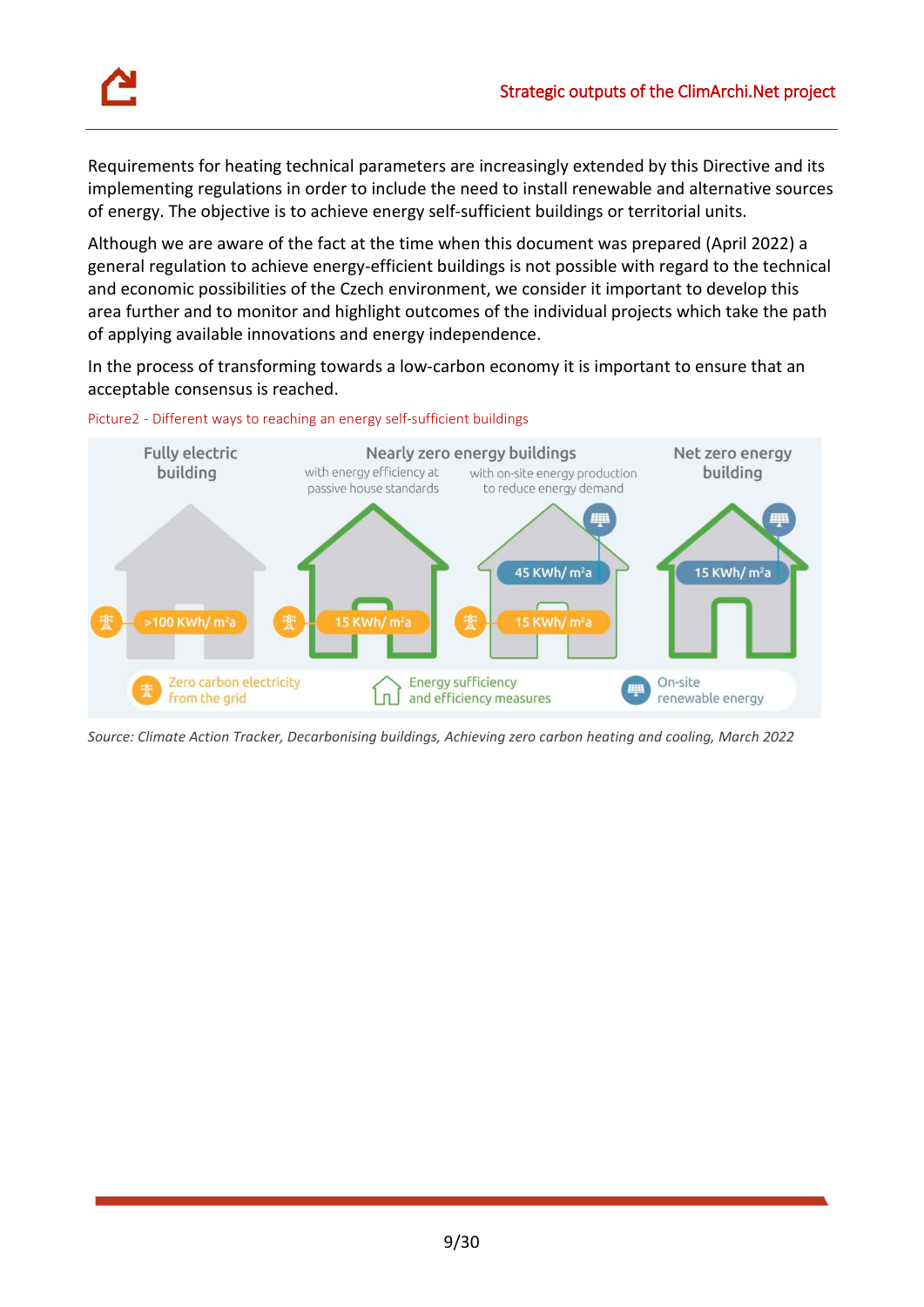

<span id="page-9-0"></span>Picture3 - Key players in the construction sector who need to work together to decarbonize the construction sector

| <b>INSTITUTIONAL</b><br>Key actors                 | <b>GOVERMENT</b>                                                                     |                    |                                                                                                               |  |
|----------------------------------------------------|--------------------------------------------------------------------------------------|--------------------|---------------------------------------------------------------------------------------------------------------|--|
|                                                    | <b>National</b>                                                                      | Regional           | Local                                                                                                         |  |
|                                                    | National advocacy groups                                                             |                    | International organisations                                                                                   |  |
|                                                    | • Building Sector associations<br>· Industry associations for specific<br>technology |                    | • Advocacy of key stakeholders<br>• Knowledge creation & sharing<br>• Finance leveraging<br>or direct funding |  |
| <b>FINANCIAL</b><br>Key actors                     |                                                                                      | <b>ENVIRONMENT</b> | <b>BUILT</b><br><b>Key actors</b>                                                                             |  |
| <b>Commercial Banks</b>                            |                                                                                      |                    | Manufacturers                                                                                                 |  |
| <b>Green Banks</b>                                 | Property developers                                                                  |                    | Merchants                                                                                                     |  |
| <b>Development Banks</b>                           |                                                                                      |                    | Installers / Contractors                                                                                      |  |
| Government-backed<br><b>financial institutions</b> | Property owners                                                                      |                    | Architects / Design firms                                                                                     |  |
|                                                    | <b>Owner occupiers</b>                                                               |                    | Project managers                                                                                              |  |
| "Energy-as-a-service"<br>companies                 | Landlords                                                                            |                    | <b>Construction firms</b>                                                                                     |  |
|                                                    | <b>Tenants</b><br><b>USERS</b><br>Key actors                                         |                    |                                                                                                               |  |

*Source: Climate Action Tracker, Decarbonising buildings, Achieving zero carbon heating and cooling, March 2022*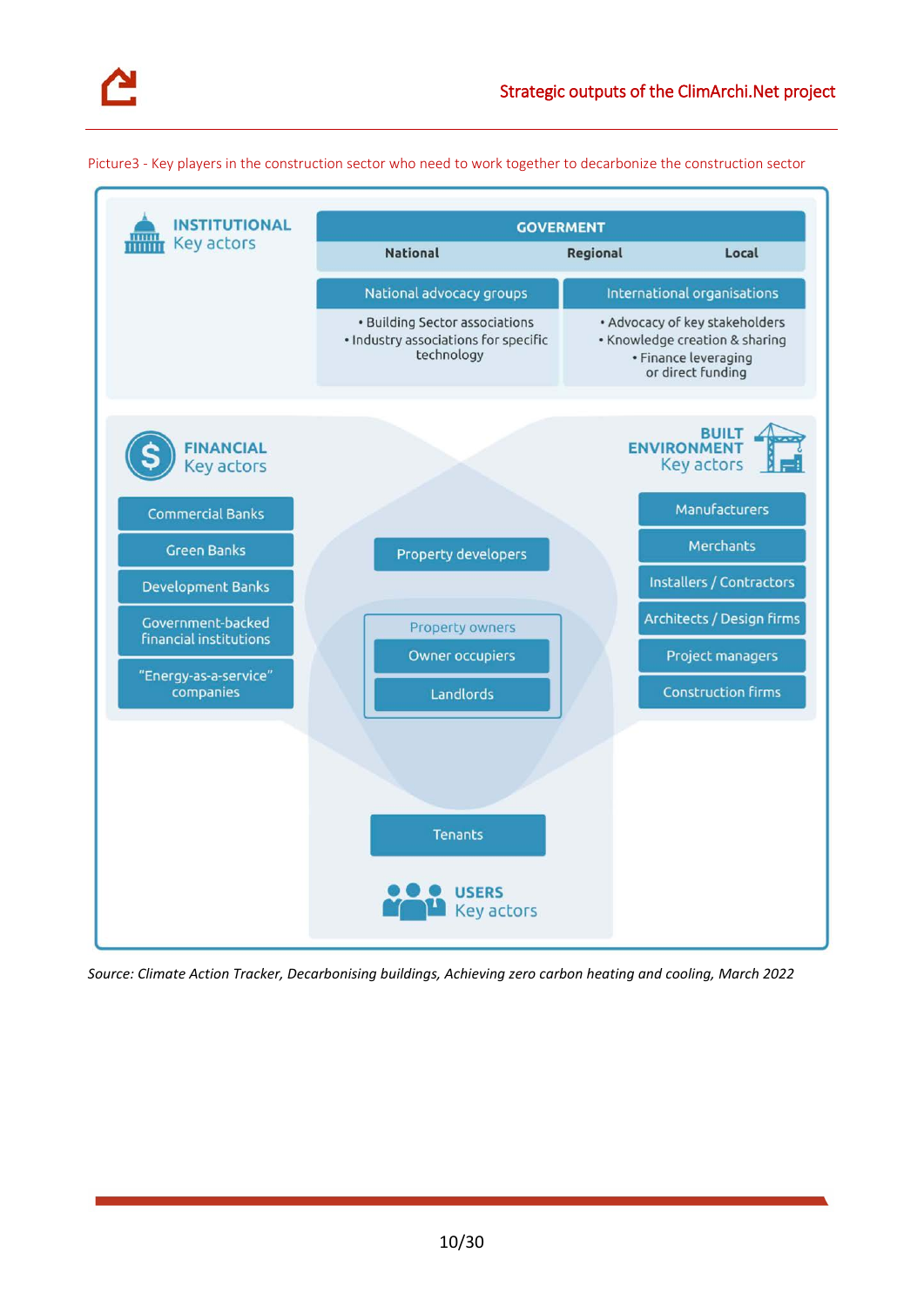

# <span id="page-10-0"></span>**3.1. Knowledge & Experience & Priorities**

In the Czech Republic, a number of organizations have developed methodologies and design and evaluation tools (PHPP, SBTool, BREAM, LEED, WELL, etc.).

### **3.1.1. Architect**

Current situation, presentation by the ČKA representative in the Board of Directors of the ACE European Council of Architects - (Ing. arch. Pavel Martinek)

There is a lively debate ongoing in all sectors about the environmental impact of human activities and the construction sector is one of the most important stakeholders in this respect

In 2020, the EPBD (Energy Performance of Buildings) Directive was amended, which did not bring about any fundamental changes but it provided the missing tools and knowledge on how to design and assess environmental friendliness in general. The promotion of "smart" building solutions introduces only partial measures that will not result in any fundamental changes. Despite negative experience with the methodology of Energy Performance Certificates (in the Czech Republic, Decree no. 264/2020 Sb.), the assessment of buildings is again made only at the level of primary energy consumption. The reason is simple, there has been no agreement on any other method yet. The Level (s) methodology, which is still too complex for normal use and not required by law, is being tested and still stays out of interest of both the investors and designers.

Given the lack of a common European policy, the individual countries come with their own initiatives and besides a number of declarations, the first legislative measures are being developed, such as in Finland, where the use of wooden civil structures in public procurement is given priority to.

The obligation to introduce the so-called "renovation passports" and questions related to the use of BIM are generally discussed. Some measures thus make sense on a regional level only while others tend to have no effect without the necessary methodology in place. Therefore, the general principles of circular economy are being discussed at the EU level, and it would be desirable for the ČKA representatives to take part in this discussion. Its principles ultimately support the position of architects and the need of holistic designs.

#### *EU-driven initiative*

The Responsible Architecture working group at the ACE (European Council of Architects) currently comments on the European Commission's material concerning circular economy. Building design is not a simple process and a number of conflicting requirements come into play here such as robustness/demountability, durability/flexibility, renovation/demand for new buildings, etc.

Under the Construction 2020 initiative, there is a thematic group called "Sustainable Use of Natural Resources", which brings together representatives of the European Commission, member states and other stakeholders with the aim of agreeing on essential steps towards a circular economy in the construction industry.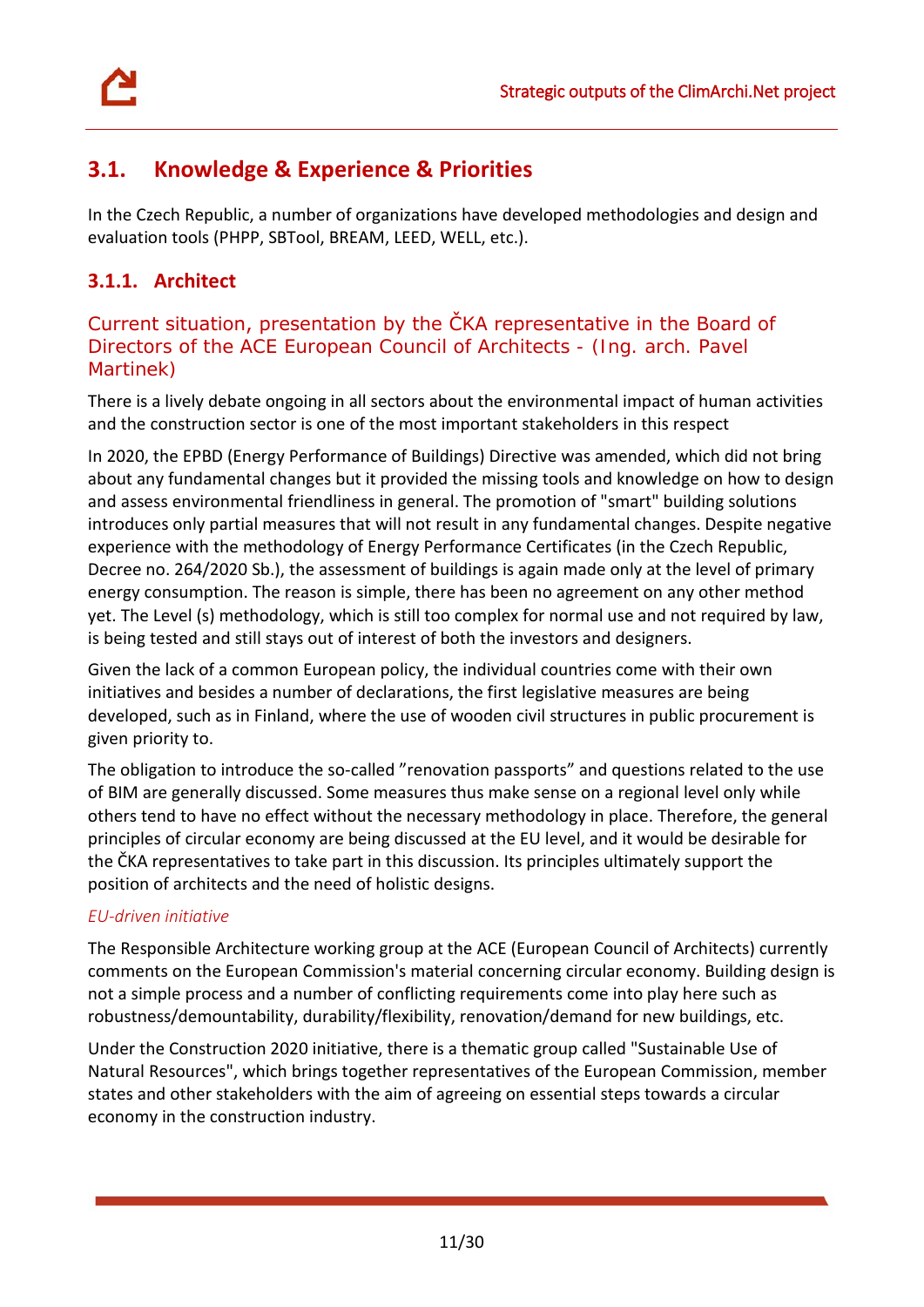Since 2017, a number of discussions have been under way to obtain a balanced approach, which has resulted in the working document which is currently being consulted. Its purpose is to disseminate information to all stakeholders on the principles and steps that should be followed. This document also reflects the currently developed and tested Level(s) methodology

In 2016, the Building and Demolition Protocol was published by this group. The group is presently focusing on extending this protocol to recoverability and recycling. Newly designed buildings should produce less waste, use more durable materials, reduce environmental impacts and emphasize a holistic life-cycle cost approach.

#### *Basic idea*

- $\blacksquare$  The involvement of all stakeholders is needed to start up the circular economy. This document distinguishes between users, designers, construction companies, material manufacturers, demolition companies, developers and national or regional institutions.
- To improve the public awareness of already existing possibilities, it is necessary to point out positive examples of implementation benefiting from the advantages of holistic design.
- To promote and develop reusable materials market- focus on adjusting the legislative environment in terms of guarantees, initiatives of contracting authorities and develop supply models such as take-back or product as a service.
- Adequacy of measures is needed so that benefits outweigh costs. This should be based on three basic aspects depending on the extent of their application:
- Durability the construction materials should have the same durability as the expected service life of the building. Wherever this is not possible due to anticipated changes in use, it is necessary to ensure their recyclability, easy disassembly, etc. This is related to the overall easy serviceability of the civil structures. To ensure collection and keeping of information about the building the materials used, construction and design characteristics of the building equipment.
- Adaptability to develop a design culture, a quality paradigm that anticipates demands for changes and enables adaptability instead of premature demolition.
- Waste reduction and its advanced management focus on easy repairability, improvements, preferences given to reusable and recyclable materials.
- As regards the conceptual design of the building the ability to assess the building in terms of its life-cycle, potential for transformation and recycling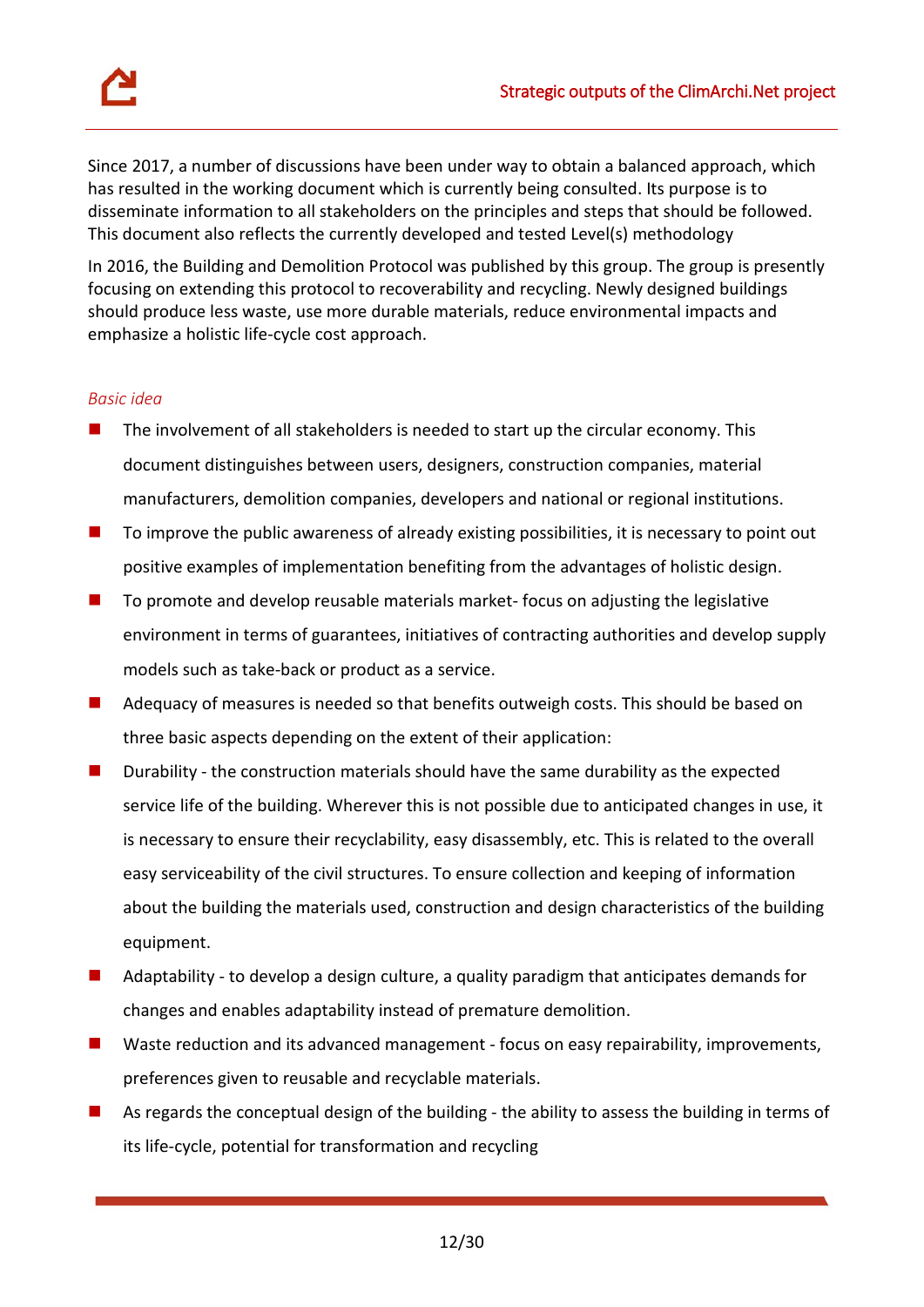

- The building design itself- consider the building as a multi-layer/modular structure, the individual layers of which are more independent and easier to adapt.
- Use of material with regard to the elimination of its environmental footprint in the relevant region.

#### *ČKA involvement*

In the autumn of 2019, the ČKA working group was established by the Board of Directors. Its goal is to monitor in detail and comment on the newly drafted legislation in the field of sustainable construction. The ČKA also has its representative in the relevant ACE working group. In the past, the SRI (smart readiness indicator) methodology was successfully commented on. Similar attention must be paid to the circular economy.

One of the other tasks should be to assess and present the Renovation Passport. It is a document, a methodology that standardizes the provision of information about characteristics of a building, its use and schedule of servicing and inspections. This has been used in Germany for several years. Besides, the group should introduce and promote the Level(s) methodology.

If properly simplified and tested, this methodology could replace the existing Energy Performance Certificates in the next amendment to the EPBD Directive. This is a real step from thermal insulation of buildings towards their urban context, method of use, etc. However, it will hardly be possible without the engagement of general professional public.

## Sustainability Working Group - ČKA

This group works on 7 pillars of sustainability, which were developed and presented by Ing. arch. Petr Lešek, head of the working group.

These pillars are defined as long-term meaningfulness, profitability and return on investment which also minimizes negative impacts on the surroundings.

- Complexity of the solution the topic cannot be narrowed down to a single issue and a single expertise, there is a need for team interdisciplinary cooperation, including consideration given to the life cycle cost. The terms and conditions of grant schemes must also correspond to this.
- Urbanism and landscape it is not just about the buildings The overall situation the arrangement of municipalities and landscape - is crucial. The most energy-efficient building without quality urban planning will not make the necessary impact. In the long run, it is more advantageous not to build up other areas but to take care of already built-up zones including brown-fields.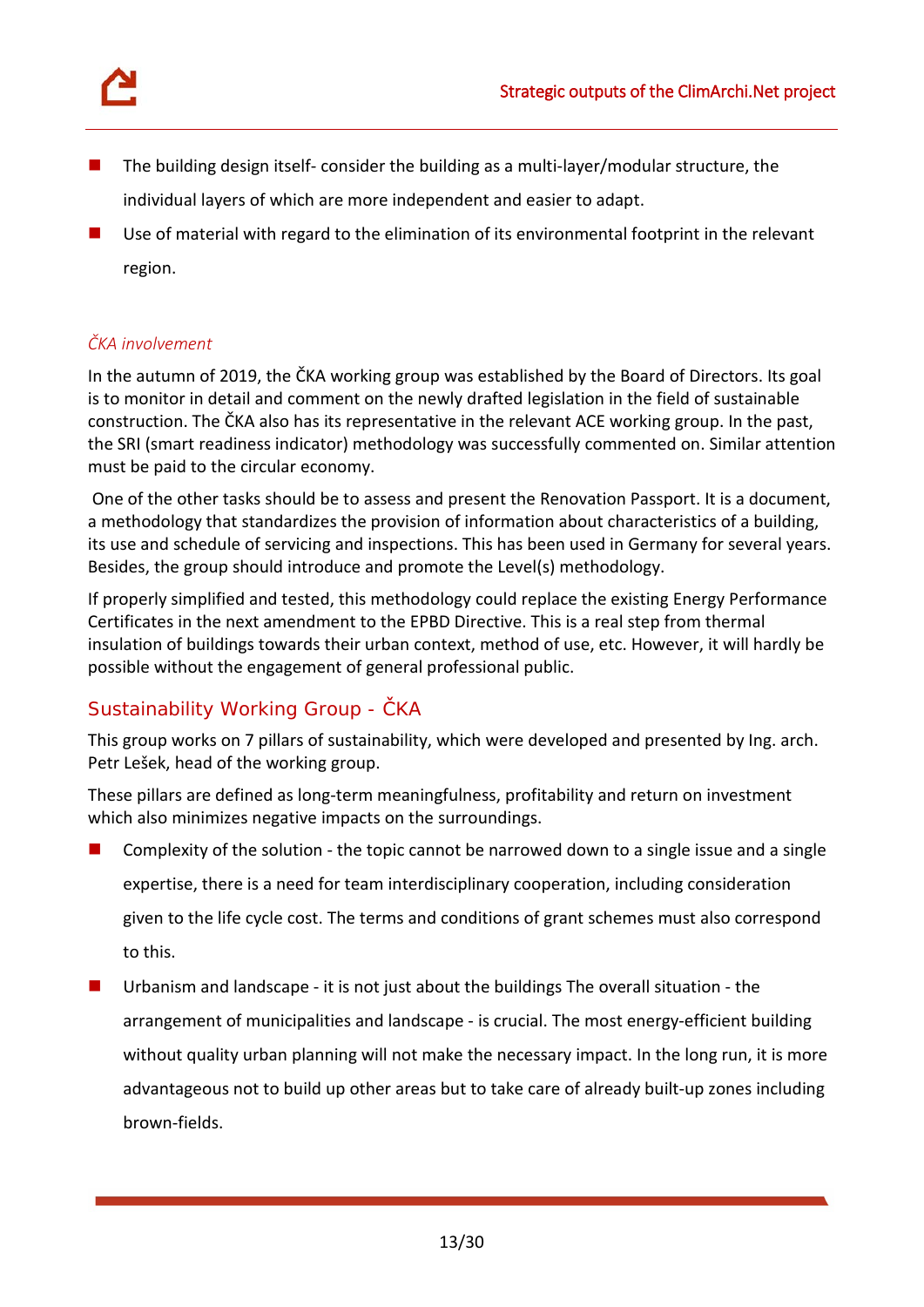

- Quality architecture a sustainable building or environment must also be of high quality in all respects, pleasant, durable, adjustable and nice; otherwise it will not be used for a long time. Technologies must not save the design solution - the design must be developed as comprehensive and interconnected work including its connection to the environment
- Adequacy the solution must be adequate to the task, it is not possible to deal with reconstruction and new construction, football locker rooms in a village or a ministry building in the same manner. Even the best project, which is well executed, has little impact if the user cannot use it.
- **Legislation and standards they must react to new innovative solutions without hindering** them. Give preference to simple solutions (low tech) - why makes things complicated when it can be done easily
- Active role of the public sector the public investor must lead by example. Strategic documents on the topic should be prepared to be used by the city (regional) architect. Data collection and experience sharing.
- Public involvement sustainability must not only be about experts but it must become part of the public debate. In cities, this is the role of the city architect.

### **3.1.2. ClimArchi.Net project working groups**

As regards awareness raising in cities and municipalities, there has been an increase in educational activities over recent years; yet, according to experts, there is a **very low awareness of the proper approach to public procurement**.

- **The information and experience of most architects in the Czech Republic is insufficient in** terms of building sustainability.
	- $\square$  Due to the demands for energy intensity and due to insufficient communication in some cases, there are increasing barriers between architects and energy specialists (who supplement insufficient architectural designs with technological solutions in order to meet legislative or grant scheme requirements)
- The buildings must be considered within the context of cities and municipalities and the life in them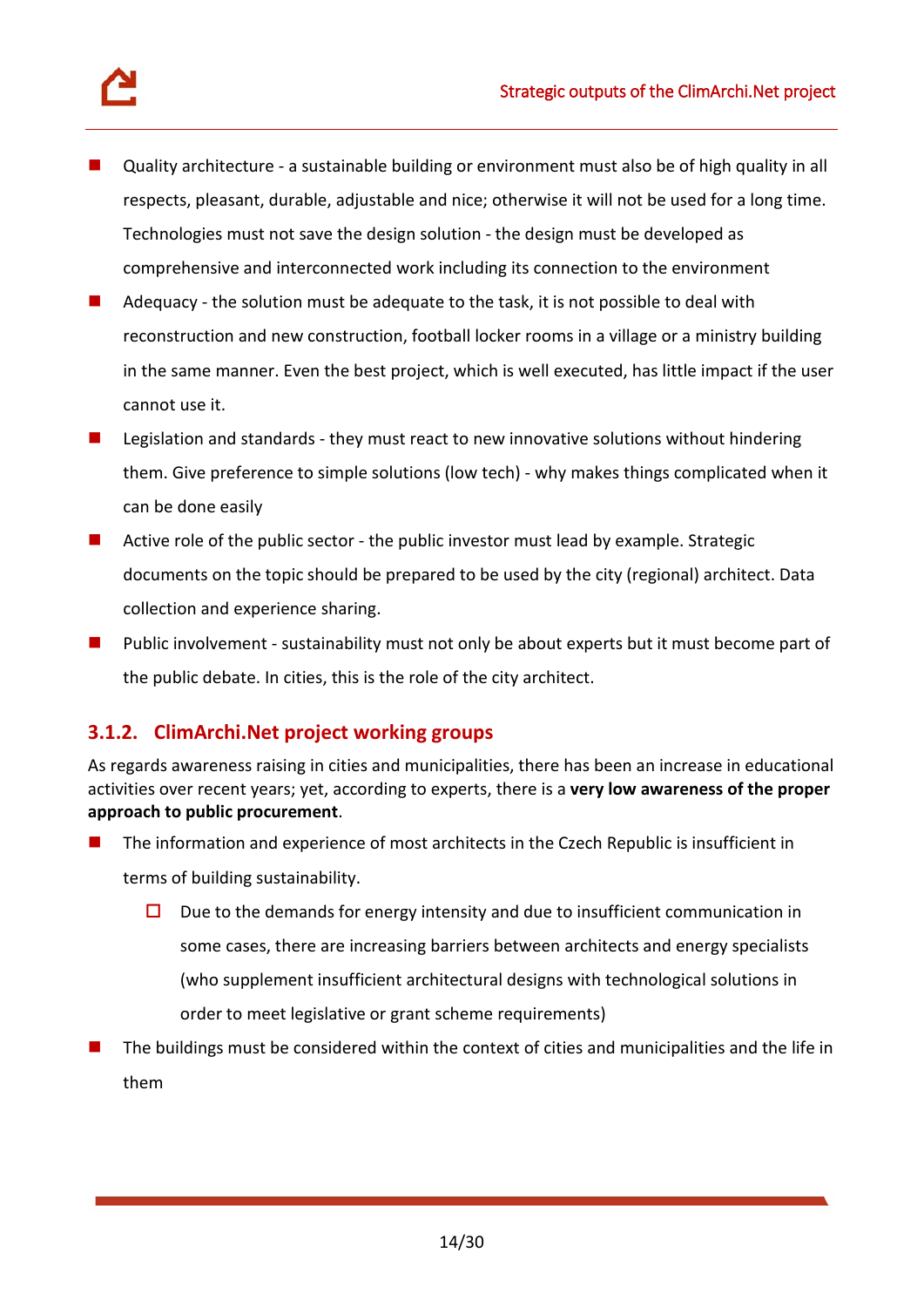

- $\Box$  General statements often prevent from distinguishing between the suitability/meaningfulness of a project (a passive standard required for village club football locker rooms).
- $\Box$  The transfer depends on the specific people. A large number of methodologies results in information overload for all experts/contracting authorities. Without PERSONAL TRANSFER, even high quality methodologies and information materials are not used in an adequate manner.
- In the field of sustainable architecture and available innovations, the bearers of know-how are should be architects and designers, followed by cities and municipalities. However, the public administration does not have enough information needed to commission quality urban planning and surrounding landscape.
	- $\Box$  The architects follow the contracting authority's demands, their role is not about education. They must receive well-prepared assignments which they are able to fulfil based on their knowledge.
	- $\Box$  It is necessary to set up a simple form of information transfer (examples of good practice - for example, there is an effort to post these examples on the websites of the "national network of healthy cities"; however, the information posted here becomes invisible and untraceable similarly to other similar portals)
	- $\Box$  The ČKA has made an exhibition of award-winning buildings since 1992
	- $\Box$  It is necessary to publish UNSUCCESSFUL projects, which will complement examples of good practice.
	- $\Box$  According to the results of the ClimArchi.Net project workshop survey, over 70% of architects and designers do not use the LCA assessment tools
	- $\Box$  There is a lack of motivation, investor input and circumventing in the form of a "grey" economy
	- $\Box$  The contracting authority accepts the energy standard based on the architect's recommendation
	- $\Box$  The architects miss a LIBRARY OF GOOD PRACTICE EXAMPLES. The buildings must be carefully selected with regard to several years of operation, a minimum of 3 years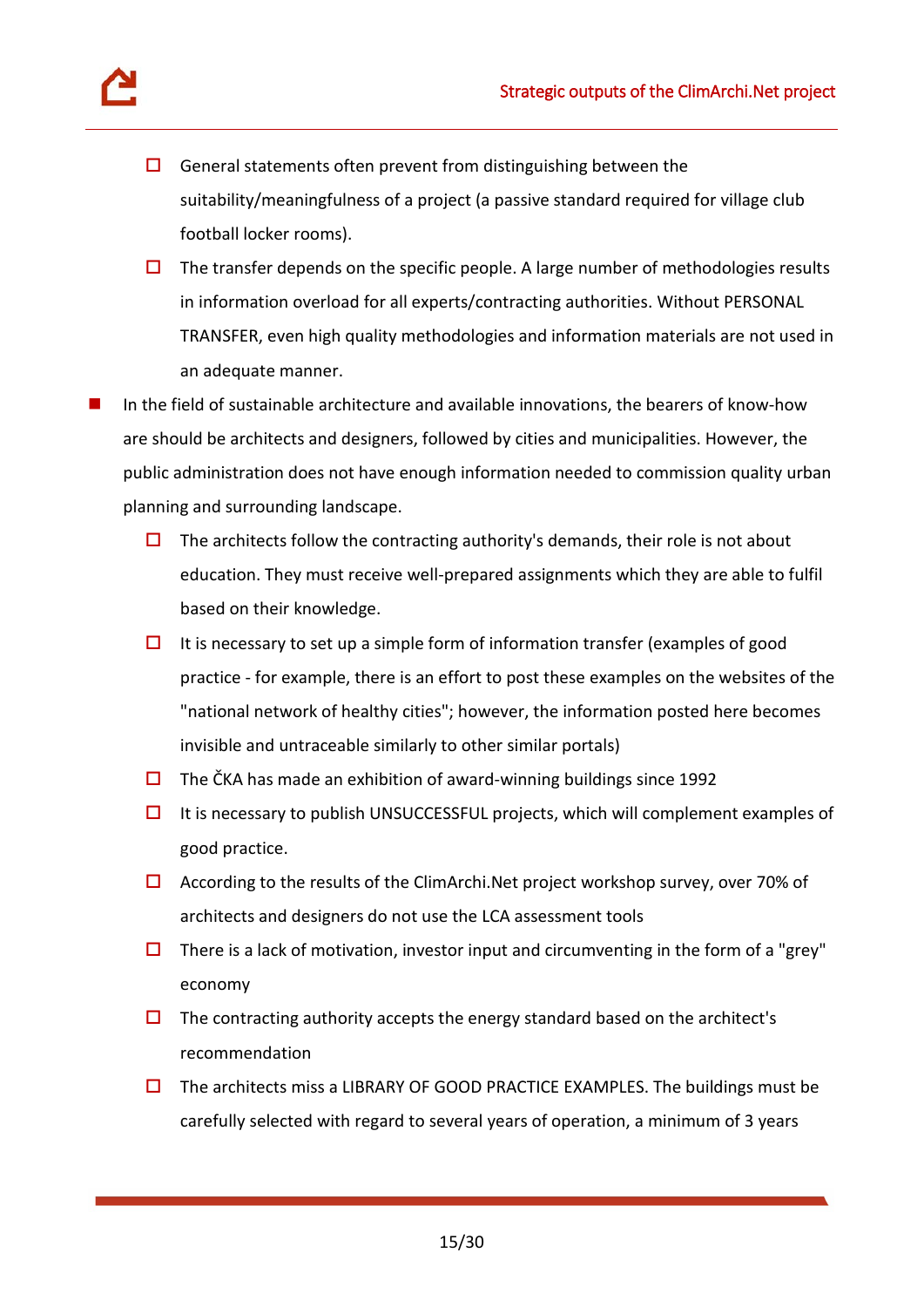(this is linked to the award-winning buildings in architectural competitions, which, however, are unsustainable after their commissioning).

- In many cases, public procurement is still carried out in order to evaluate the capital expenditure of implementation. Other paths are often abandoned due to disagreements with the political opposition, common legislative practice and public procurement.
	- $\Box$  The price must be considered with regard to the costs and other selected parameters (CO2 emissions) throughout the building life cycle (Life Cycle Assessment -LCA)- this requirement should be taken into account when awarding the contracts. Public support is needed to enforce this requirement.
	- $\Box$  The state must ENCOURAGE public procurement with a view to constructing carbonneutral buildings with regard to the LCA. Ensure this requirement so as make negotiations in specific municipalities easier.
	- $\Box$  The state must lead by example in its investment policy and make these examples sufficiently visible.
	- $\Box$  The public administration should be the body defining points that need to be met (a provision in a decree, or to allow the cities and municipalities to define parameters at their local level). The preparation of long-term methodological guidelines for experts can be based on such specifications.
	- $\Box$  As regards publicly funded projects, energy management of buildings should be included.
- The procurement terms and conditions should be in line with EU taxonomy, i.e. in line with the ESG sustainability criteria (Environmental, Social Governance). This will further expand the funding opportunities.
	- $\square$  Preparation of specific requirements of the ČKA for architectural designs resulting in carbon neutrality of buildings must be made AS SOON AS POSSIBLE in connection with the architectural policy and construction culture in the Czech Republic.
- Terms and conditions leading to low energy demand and compliance with sanitary requirements inside the buildings should become a mandatory requirement n architectural competitions/tendering terms and conditions.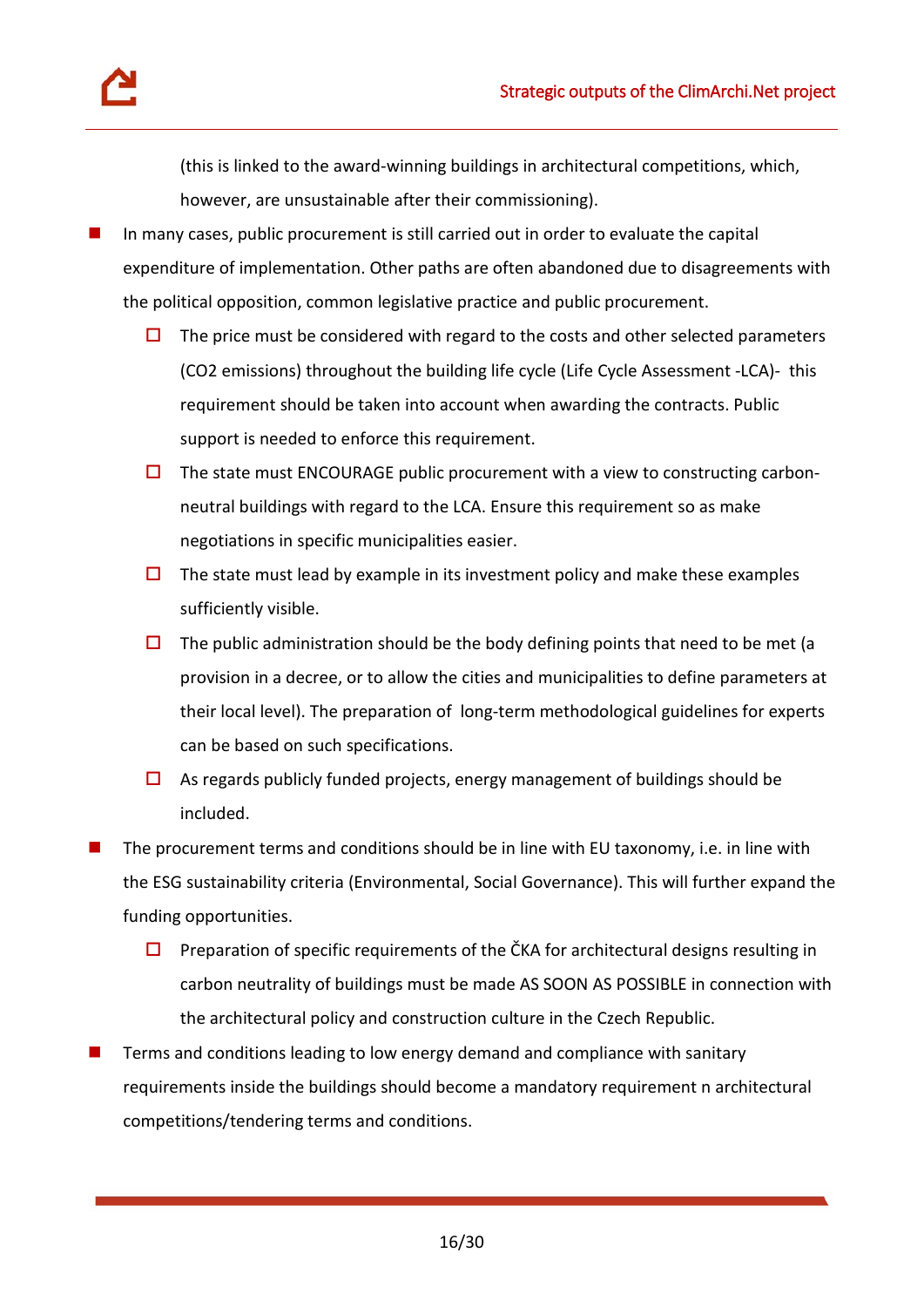- $\Box$  There is a large number of methodologies on the market and neither the experts nor the contracting authorities (investors) can find their way through them. What is missing is a uniform, stable and sufficiently well-known and respected methodology
- Compared to the outputs of the 2020 workshops, the energy standard and the achievement of very low energy demands is a mist at the time of energy crisis caused by the conflict in Ukraine and the need to increase the share of renewable energies and reduce energy dependence on fossil fuel imports from third countries.
- Reconstruction of listed and devastated buildings should result in efficient operation of such a protected building for future generations, the national heritage personnel must be open to reasonable compromises and take into account the complexity of reconstruction in their requirements along with the costs in terms of life cycle costs and technical aspects (e.g. as regards casement windows, a single glazing in the outer frame is often required with a double glazing in the inner frame- from the point of view of energy specialist, there is a risk of moisture condensation and the opposite design is more advantageous)
	- $\Box$  Change the decision-making practice of public servants/national heritage institutes when assessing several criteria (cultural, heritage, technical and economic). Ensure that buildings are reconstructed with a view to its future use. In particular, it is necessary to open a discussion with the national heritage institutes on PV plants and green roofs for mitigating heat islands in city centres.
	- $\square$  Discussions, mediation and examples of good practice contribute to changing the approach of national heritage institutes to reconstruction projects.
- Current methodologies such as DESIGN & BUILD, PERFORMANCE DESIGN & BUILD are suitable for a specific range of buildings, for which they offer undeniable advantages.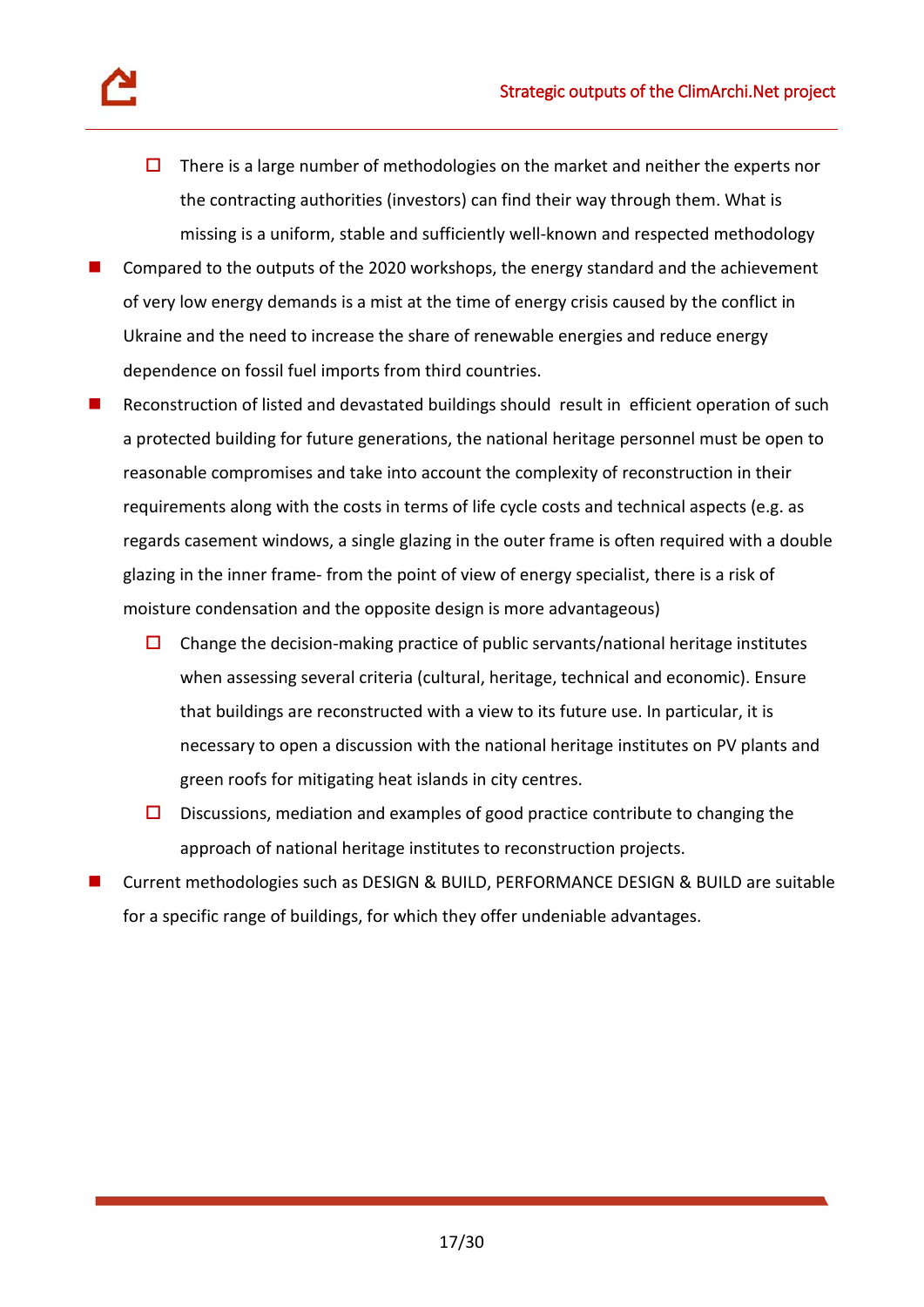

<span id="page-17-0"></span>Picture4 - Output of Workshop 3 focused on the specific Performance Design*&*Build method

Other sources: About the Perfomance design&build method - *[https://www.p-db.eu](https://www.p-db.eu/)*

Due to the high requirements for experts, administration and overall project preparation, the above method is demanding in terms of pre-project and project preparation. During 3 workshops, the representative of the South Moravian Region stated,

see [https://www.youtube.com/watch?v=0drN69onCzQ,](https://www.youtube.com/watch?v=0drN69onCzQ) that in the case of lower investments (which corresponded to CZK 150,000,000 without VAT for the presented project), the region would probably drop using the Performance Design & Build method. This information was supplemented by the statement that repeating a similar process would probably reduce the capex of the pre-project and project work.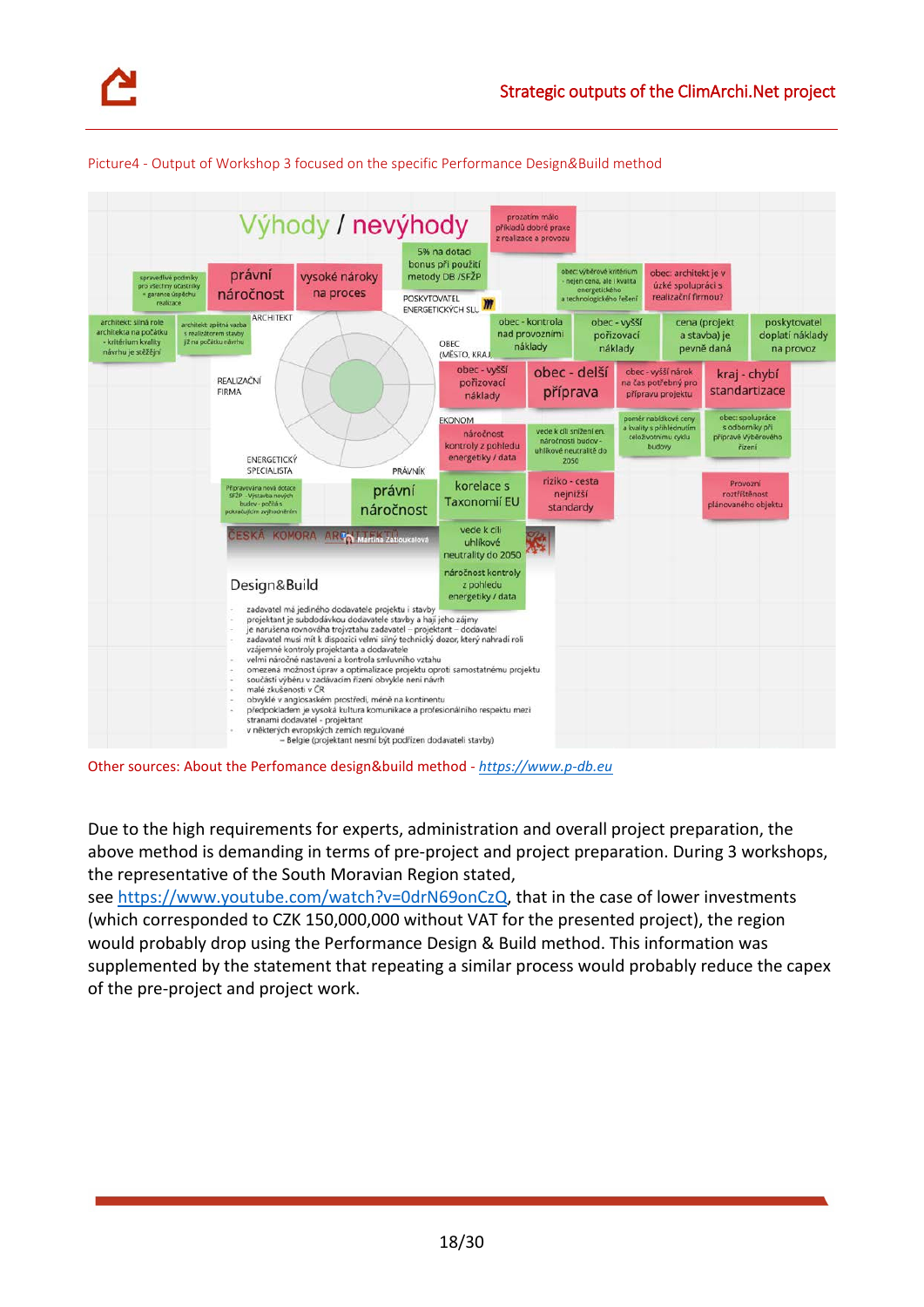



# <span id="page-18-0"></span>**3.2. Evaluation of the current situation in the Czech Republic**

We are all aware of the need to find a unified approach, a clear and up-to-date guide that will be well-known amongst the general and professional public and will be used by experts and for quality procurement, not only for public procurement. One such possible unifying portal can be, for example, the portal administered by the Ministry of Industry and Trade - [https://chytra](https://chytra-volba.cz/)[volba.cz](https://chytra-volba.cz/)

During the implementation and workshops within the ClimArchi.Net project and discussions, several important points emerged:

A number of quality outputs and information from completed projects, which are not

presented and updated within a context, result in information overload, e.g.

- $\square$  UCEEB [https://www.uceeb.cz/cz/dokoncili-jsme-nastroj-pro-zkvalitnovani-verejne](https://www.uceeb.cz/cz/dokoncili-jsme-nastroj-pro-zkvalitnovani-verejne-vystavby)[vystavby](https://www.uceeb.cz/cz/dokoncili-jsme-nastroj-pro-zkvalitnovani-verejne-vystavby)
- $\Box$  UCEEB <https://kvest.cz/>
- BOLD FUTURE: [https://www.fbadvokati.cz/cs/sluzby/7306-bold-future-e-book-o](https://www.fbadvokati.cz/cs/sluzby/7306-bold-future-e-book-o-udrzitelnem-stavitelstvim-s-praktickym-katalogem-opatreni)[udrzitelnem-stavitelstvim-s-praktickym-katalogem-opatreni](https://www.fbadvokati.cz/cs/sluzby/7306-bold-future-e-book-o-udrzitelnem-stavitelstvim-s-praktickym-katalogem-opatreni)
- $\Box$  Manual for the evaluation of office buildings in the design phase [http://www.sbtool.cz/img/metodiky/SBtoolCZ\\_ADM\\_2011.PDF](http://www.sbtool.cz/img/metodiky/SBtoolCZ_ADM_2011.PDF)
- $\Box$  Application for social benefit calculation [hhttp://www.fce.vutbr.cz/ekr\\_model/default.asp?b=autori](http://www.fce.vutbr.cz/ekr_model/default.asp?b=autori)
- $\square$  Chances for buildings & UCEEB [http://sanceprobudovy.cz/wp](http://sanceprobudovy.cz/wp-content/uploads/2018/04/strategie-renovace-budov.pdf)[content/uploads/2018/04/strategie-renovace-budov.pdf](http://sanceprobudovy.cz/wp-content/uploads/2018/04/strategie-renovace-budov.pdf)
- □ Agency KONIKLEC & PORSENNA, o.p.s. - <http://www.adaptacesidel.cz/data/upload/2016/09/budovy.pdf>
- Agency KONIKLEC <http://adaptacesidel.cz/default/kategorie?prispevek=138>
- $\Box$  And many other materials which were prepared with the support of European and national programmes in the Czech Republic.
- $\Box$  Furthermore, tools and methodologies used abroad are available, such as
	- Passive house institute in Darmstad PHPP 9– EnerPHit Retrofit Plan
	- Climate consultant (University of California, Los Angeles a universally applicable programme that processes local climate data into graphically understandable graphs and reports. Based on all such data, recommendations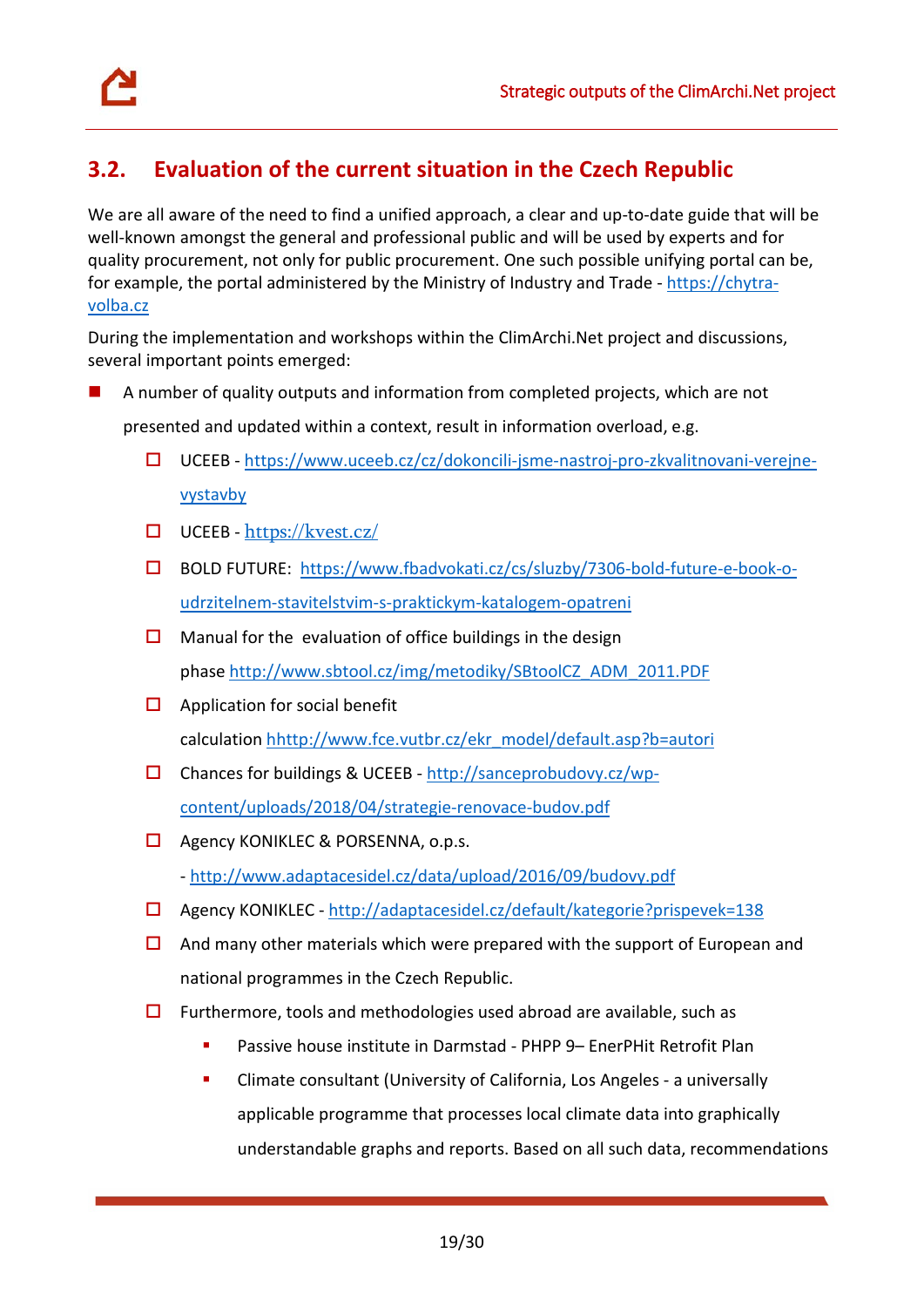are generated for the most effective environmental measures that should be incorporated into the design of buildings with regard to local climatic conditions[. https://www.sbse.org/resources/climate-consultant](https://www.sbse.org/resources/climate-consultant)

- SGS EDGE Green Building Certification
- A global certification tool developed with a focus on reducing energy consumption, use of clean water and energy built into building materials, which has a free web application that can be used to verify projects (designs) even without a subsequent certification process. <https://edgebuildings.com/>
- etc.
- The EPC method is based on the provision of energy services in the form of preparation, implementation and usually also energy savings measure funding. This method is suitable for a certain segment of already constructed buildings.
	- MPO [\(https://www.mpo.cz/assets/cz/energetika/energeticka-ucinnost/energeticke](https://www.mpo.cz/assets/cz/energetika/energeticka-ucinnost/energeticke-sluzby/2017/8/EPC-brochure_FINAL.pdf)[sluzby/2017/8/EPC-brochure\\_FINAL.pdf\)](https://www.mpo.cz/assets/cz/energetika/energeticka-ucinnost/energeticke-sluzby/2017/8/EPC-brochure_FINAL.pdf)
		- History described in the article by Mr. Sochor [\(https://vytapeni.tzb](https://vytapeni.tzb-info.cz/uspory-vytapeni/6250-metoda-epc-a-jeji-uplatneni-i)[info.cz/uspory-vytapeni/6250-metoda-epc-a-jeji-uplatneni-i\)](https://vytapeni.tzb-info.cz/uspory-vytapeni/6250-metoda-epc-a-jeji-uplatneni-i)
		- comprehensive information with videos [\(https://www.tzb-info.cz/epc-energy](https://www.tzb-info.cz/epc-energy-performance-contracting)[performance-contracting](https://www.tzb-info.cz/epc-energy-performance-contracting) )
		- a methodology was developed specifically for street lighting [https://www.svn.cz/cs/aktualita/metodika-epc-projektu-pro-verejne](https://www.svn.cz/cs/aktualita/metodika-epc-projektu-pro-verejne-osvetleni)[osvetleni](https://www.svn.cz/cs/aktualita/metodika-epc-projektu-pro-verejne-osvetleni)
- Performance Design & Build Method

Efficient construction with total minimum costs

Guidelines for possible steps for the contracting authorities in the implementation of construction projects using the Performance Design & Build (& Operate) method - focus on minimizing total life cycle costs (prepared by APES with a support from the EFEKT program, 2020), downloadable here: [https: //www.p -db.eu/prilohy/35-ke-stazen](https://www.p-db.eu/prilohy/35-ke-stazen)

 $\Box$  Guidelines for possible steps for the contracting authorities in the implementation of construction projects using the Design & Build (& Operate) method with a focus on minimizing total life cycle costs (prepared by **APES** with a support from the EFEKT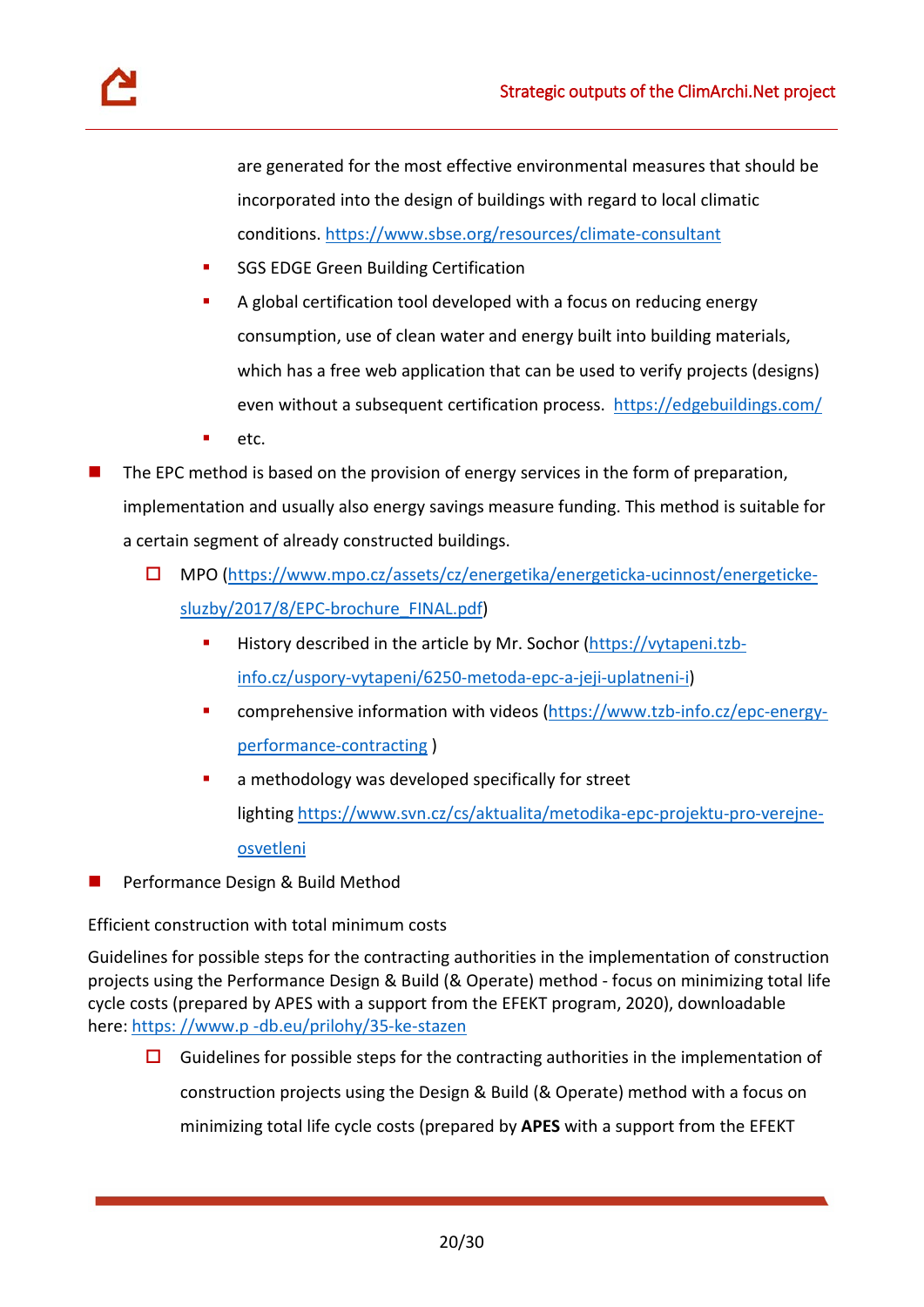program, 2017)". Idea of how to interpret "principles of economic efficiency and

"**acting with due care"**

- 1. Nevertheless, projects focusing on sustainability and reflecting life-cycle, impacts of implementation in terms of reducing emissions **are not** a common practice and examples of good practice need to be sought.
- 2. cooperation with energy managers is deepening
- 3. cities are more focused on the preparation of tendering terms and conditions and evaluate what they can achieve through the tendering - active in the implementation of community energy, Modernization Fund,…

Examples: [https://www.opzp.cz/zverejnujeme-metodiku-pro-projekty-pouzivajici-metodu](https://www.opzp.cz/zverejnujeme-metodiku-pro-projekty-pouzivajici-metodu-design-build-operate/)[design-build-operate/](https://www.opzp.cz/zverejnujeme-metodiku-pro-projekty-pouzivajici-metodu-design-build-operate/) more about the method at [https://www.p-db.eu](https://www.p-db.eu/)

And related methodologies for developing a sustainable construction/renovation project by the contracting authorities:

The manual for comprehensive preparation of public building projects [\(https://www.czgbc.org/files/2019/09/715db36dca69d0bd47d2968408678ad6.pdf\)](https://www.czgbc.org/files/2019/09/715db36dca69d0bd47d2968408678ad6.pdf)

Public procurement brochure: How to develop a quality design of a sustainable green building?

[\(https://www.czgbc.org/files/2020/01/9ed0346cd08aa687a89ad74148da0ef9.pdf\)](https://www.czgbc.org/files/2020/01/9ed0346cd08aa687a89ad74148da0ef9.pdf)

BOLD FUTURE: e-book on sustainable construction [https://www.fbadvokati.cz/cs/sluzby/7306-bold-future-e-book-o](https://www.fbadvokati.cz/cs/sluzby/7306-bold-future-e-book-o-udrzitelnem-stavitelstvim-s-praktickym-katalogem-opatreni)[udrzitelnem-stavitelstvim-s-praktickym-katalogem-opatreni](https://www.fbadvokati.cz/cs/sluzby/7306-bold-future-e-book-o-udrzitelnem-stavitelstvim-s-praktickym-katalogem-opatreni) ) and related series of on-line trainings [\(https://www.fbadvokati.cz/cs/specializace/7276-udrzitelne](https://www.fbadvokati.cz/cs/specializace/7276-udrzitelne-stavitelstvi-pro-kvalitnejsi-zivot)[stavitelstvi-pro-kvalitnejsi-zivot](https://www.fbadvokati.cz/cs/specializace/7276-udrzitelne-stavitelstvi-pro-kvalitnejsi-zivot) )

- Projects supported by the EU or Czech programs that have been completed cannot be used without regular updates. Projects newly submitted to programs supported from public funds should, as one of the requirements, create NEW outputs (websites), with missing continuity and development of already closed projects
- There is a lack of a uniform DEFINITION acceptable for experts and the general public regarding the approach to achieving carbon neutrality in the building sector. CLEAR STATEMENTS AND SETTING OF OBJECTIVES IN THE BUILDING SECTOR. There is a lack of adequate analyzes or their publication to the professional and general public indicating the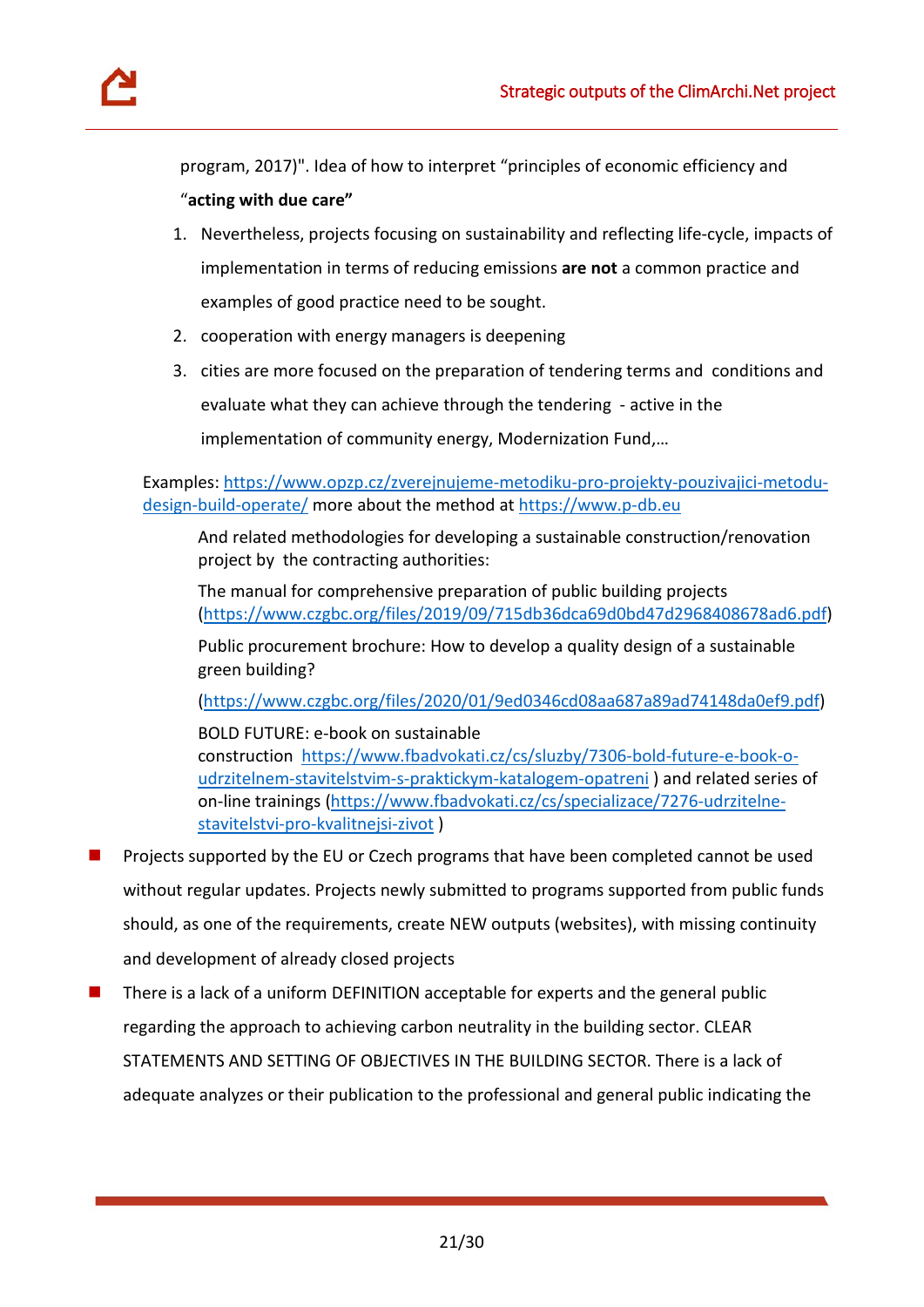

objectives. It is necessary to communicate the expected new volume of construction work by 2030, 2050 and its energy and emission implications.

- **Lack of sufficiently visible long-term communication of carbon neutrality recommendations** (in uniform terminology) towards the target groups
- **Missing statistics, % representation of the total number of accredited experts in the ČKA /** ČKAIT professional chambers who deal with sustainable building development
- $\blacksquare$  There is a lack of experts (energy specialists, tradespeople) on the market who have experience using innovations to achieve carbon-neutral buildings
- $\blacksquare$  Correct public contract awards from the investors to architects is not sufficient and is often adjusted (e.g., financially undervalued)
- Contracting authorities do not have sufficient administrative capacity and funds to award contracts in the form of architectural competitions/design competitions, which could contribute to a higher quality of designs
- **Buildings need to be taken into account in the global energy system (state, cities and** municipalities)
- $\blacksquare$  The funding institutions usually lack the knowledge of sustainability and its impact on risk reduction

### **3.2.1. Capacities - Architect**

Architects involved in the project have a close relationship to sustainability.

The group of architects focused on sustainability is growing. The need to construct aesthetically pleasing buildings while taking into account the currently very specific requirement for a very low energy demand ensuring adequate internal thermal comfort throughout the year, is also perceived very differently in this group.

The topic is the Low-Tech approach and maximum use of available technologies that enable achieving very low energy demand while ensuring a healthy indoor environment with minimum use of technologies and at the same time supporting the development of local renewables.

As regards the approaches to building equipment with the highest possible share of modern technology and low-tech, these approaches differ significantly amongst the professional public.

According to estimates made by experts who participated in the ClimArchi.Net project, the group of practising architects accredited by the ČKA Chamber, who have sufficient experience in designing energy-efficient buildings while complying with the other sustainability requirements, is at approximately 15-20%.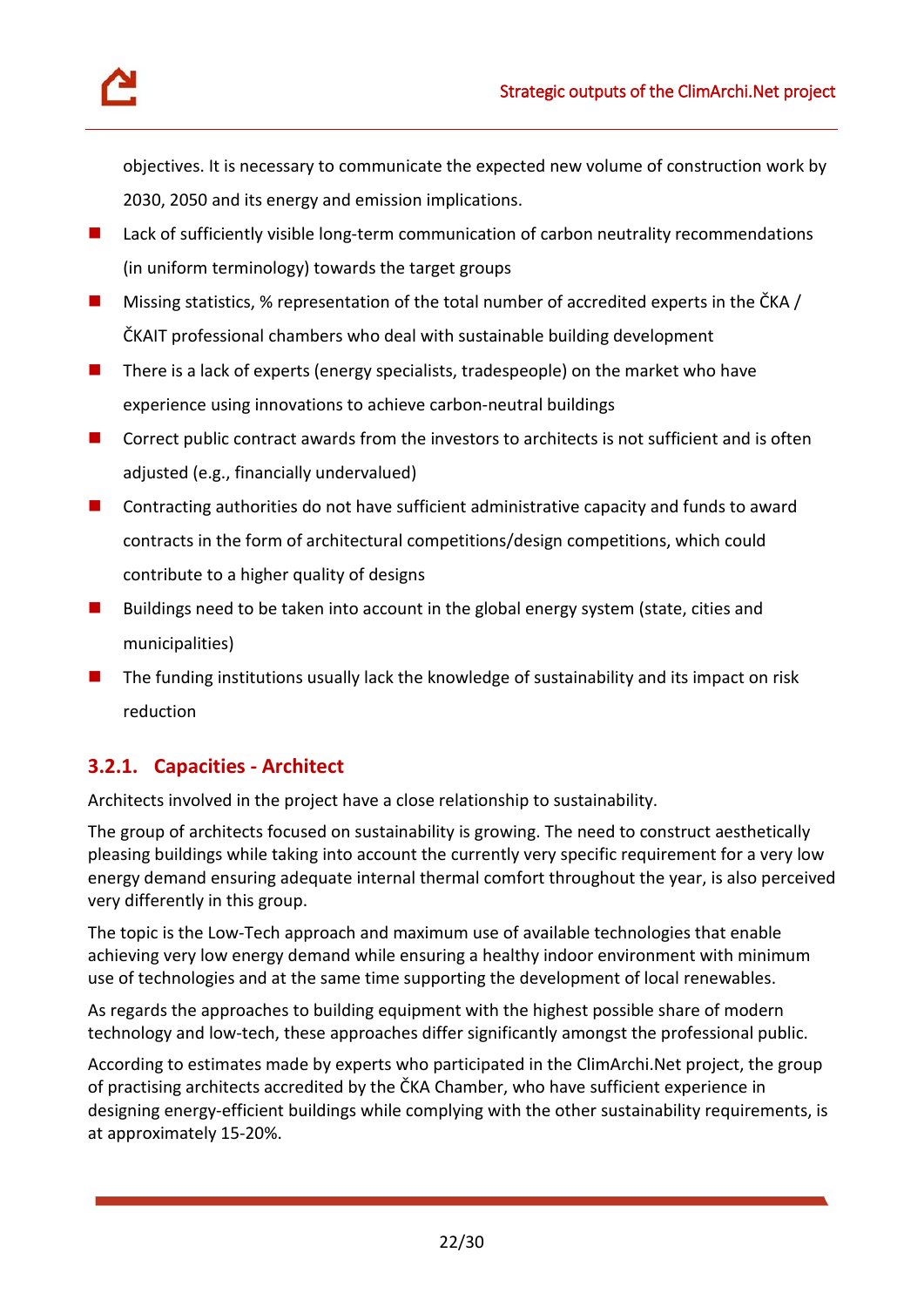

Since 2018, as in other areas, the time capacities of architects have been "sold out". Therefore, the investor has very limited possibilities when looking for an expert in the field of architecture.

### **3.2.2. Capacities - Public administration (cities & municipalities)**

According to estimates made by experts who participated in the ClimArchi.Net project, the group of cities & municipalities that are interested in and tender parameters of energy-efficient buildings in a sufficiently qualified manner, with compliance with other sustainability requirements, is at approximately 3-5%.

### **3.2.3. Capacities - Contractors and contracting companies**

In an effort to maintain a high quality of implementation with limited manpower capacity, there is an increased need for prefabrication and construction automation.

These requirements need to be set with regard to the uniform strategy applied by the construction sector and the orientation towards a low-emission economy and carbon neutrality, including consideration of the requirements for health safety of the materials and structures used (so-called "Do Not Significant Harm").

Within the EU, the view of achieving carbon neutrality varies considerably, even within a single Member State.

While in the south of Germany, the requirement for the passive energy standard is not an exception for commencing design work, the permits necessary for implementation, for example in Berlin, encourage the low-tech applications.

The aim of both these approaches is to ensure an adequate indoor climate and to place a very high emphasis on natural and renewable materials, which help to meet the requirements for thermal comfort and a healthy indoor environment and very low energy requirements to ensure the operation of buildings and energy built into the building materials.

<span id="page-22-0"></span>The suppliers and contracting companies are thus often in disagreement as to which approach to achieving carbon neutrality is suitable. They deal with current market requirements and are often not ready for a rapid change in the market environment requirements.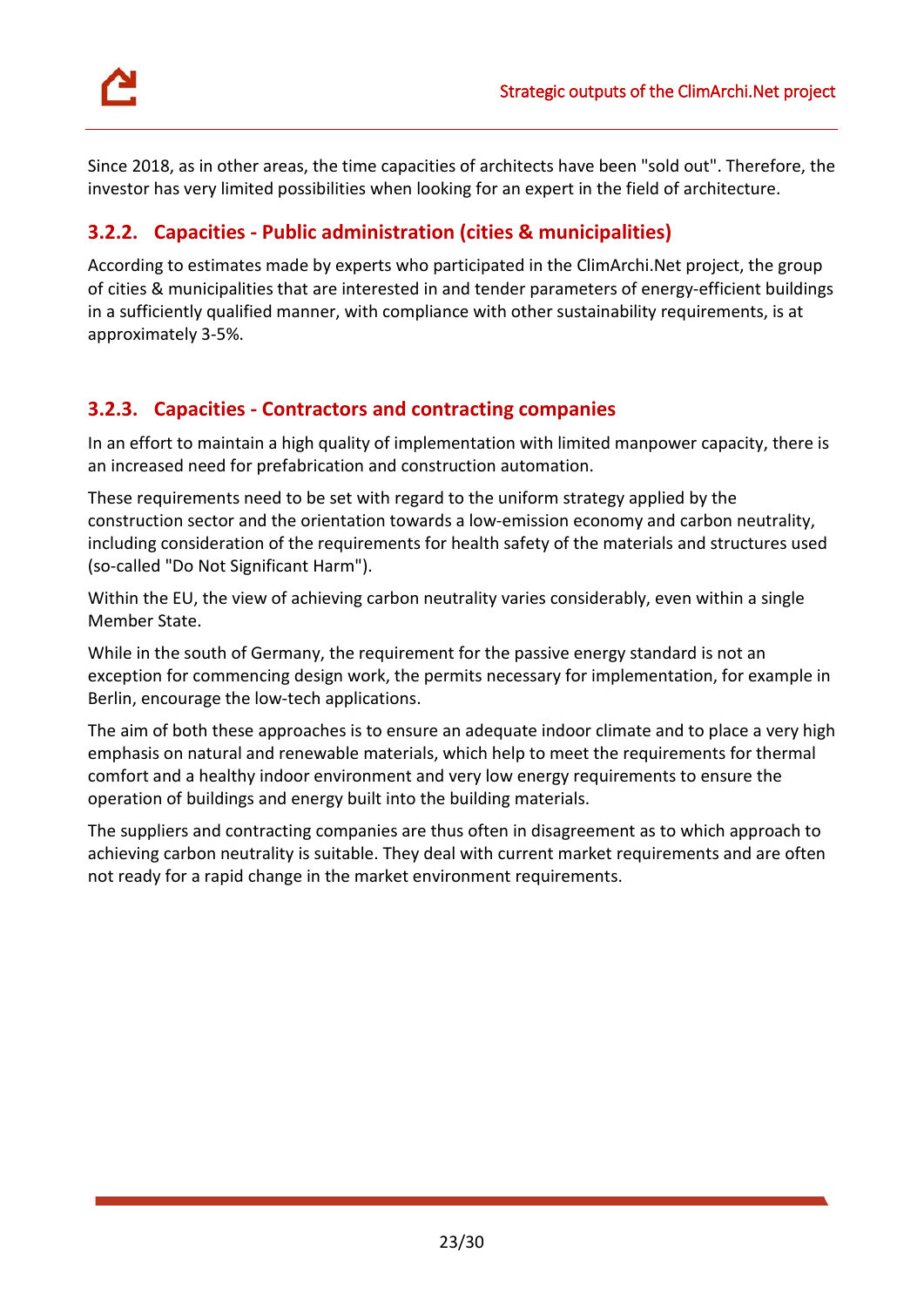

Picture 5 - Prefabricated cladding of the Berlin Zoo office building, reconstruction of a panel building from the1960s

*Note: The heating system technology did not change during the reconstruction. The prefabricated wall cladding and glazing achieve thermal technical properties required for the passive standard. The eLCA methodology was used, which assesses the building in terms of its built-in emissions. A comparison was made with the building before the reconstruction and the building in case of demolition and with the construction of a new building with the same energy intensity as the existing building after the reconstruction.* 

*Source: ClimArchiTrip excursion - during the ClimArchi.Net project*

The document drawn up as part of the Passive House III Platform project, deals with materials and technological development in the construction industry

- Road map *-* <https://www.pasivnidomy.cz/220126-cestovni-mapa-fin/f9197>
- Strategic research agenda *-* <https://www.pasivnidomy.cz/220125-sva-aktualizace/f9196>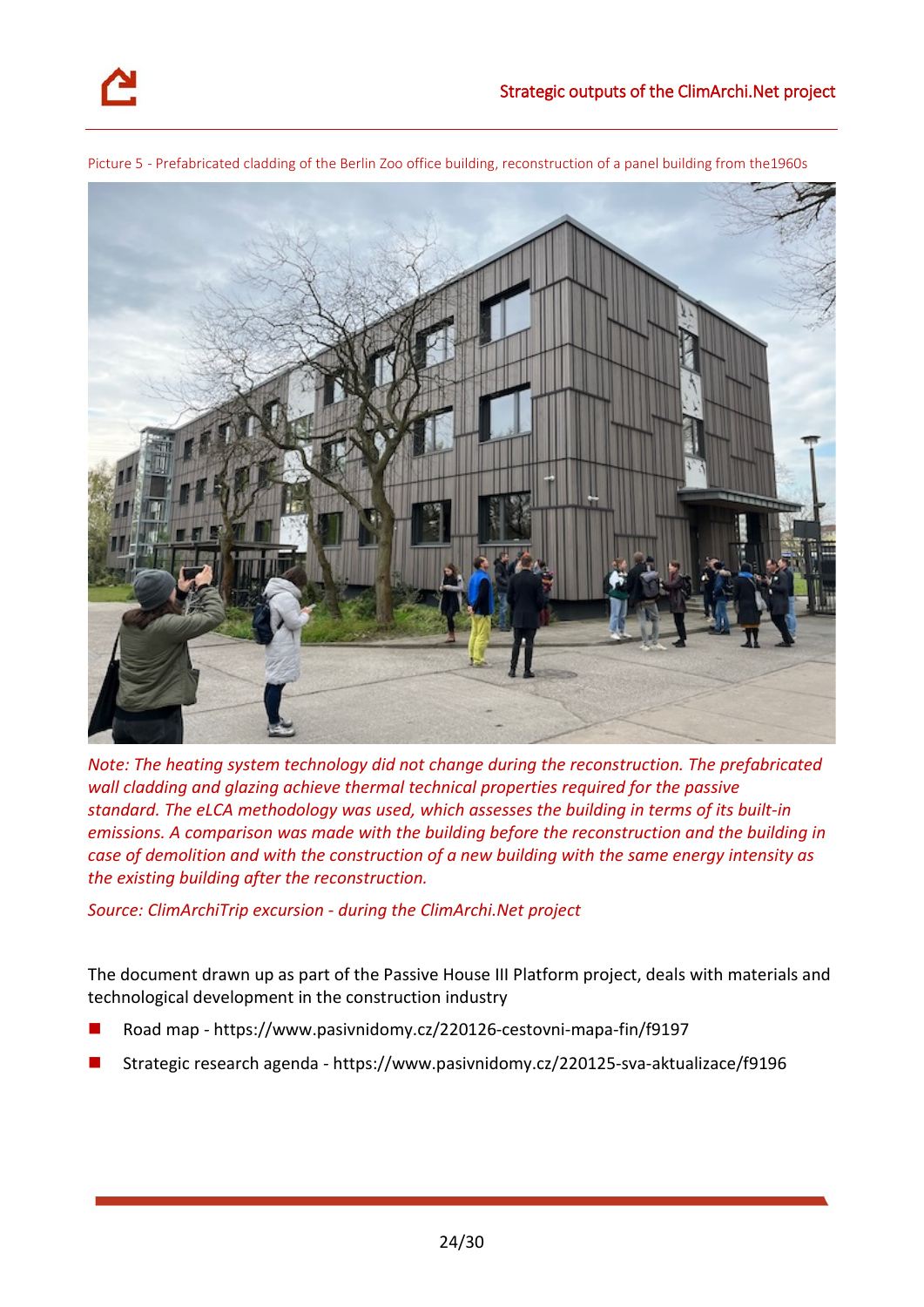# <span id="page-24-0"></span>**4. RECOMMENDATIONS**

The recommendations arising from the ClimArchi.Net project highlight the need

- $\Box$  Connecting ministries, experts and end target groups dealing with law-making, supporting financial, professional instruments and their implementation (level of the cities & municipalities).
- **Defining objectives and strategies resulting in carbon neutral buildings and the process** leading to the fulfillment of this strategy
- $\blacksquare$  Link the strategy to the objectives of digitization (simplification and traceability)
- $\blacksquare$  Long-term support of communication and visibility,
- **Long-term support for creating an environment in the area of sufficient capacities (experts,** materials and technologies)
- Long-term support for content updates (technological, political, financial, sociological development).

# <span id="page-24-1"></span>**4.1. Public administration at the level of ministries**

- **E** Elimination of departmentalism at the ministry level (in order to ensure uniform coordination). It is necessary to move from a linear economy (programs) to circular economy. An example of this is the establishment of the Austrian Federal Ministry, which deals with climate, environment, energy, mobility, innovation and technology.
	- $\Box$  At present, it is no exception that more than a single grant scheme is suitable for the implementation of one construction project, while one scheme closes the opportunity to achieving other SDGs objectives due to its specific conditions
- Allocating a budget for restructuring and setting up a new scheme
- Financial support needed to unify the assessment methodologies applied by the individual ministries (Ministry of the Environment, Ministry of Industry and Trade, Ministry of Regional Development, Ministry of Labour and Social Affairs, Ministry of Education and Sports, Ministry of Agriculture)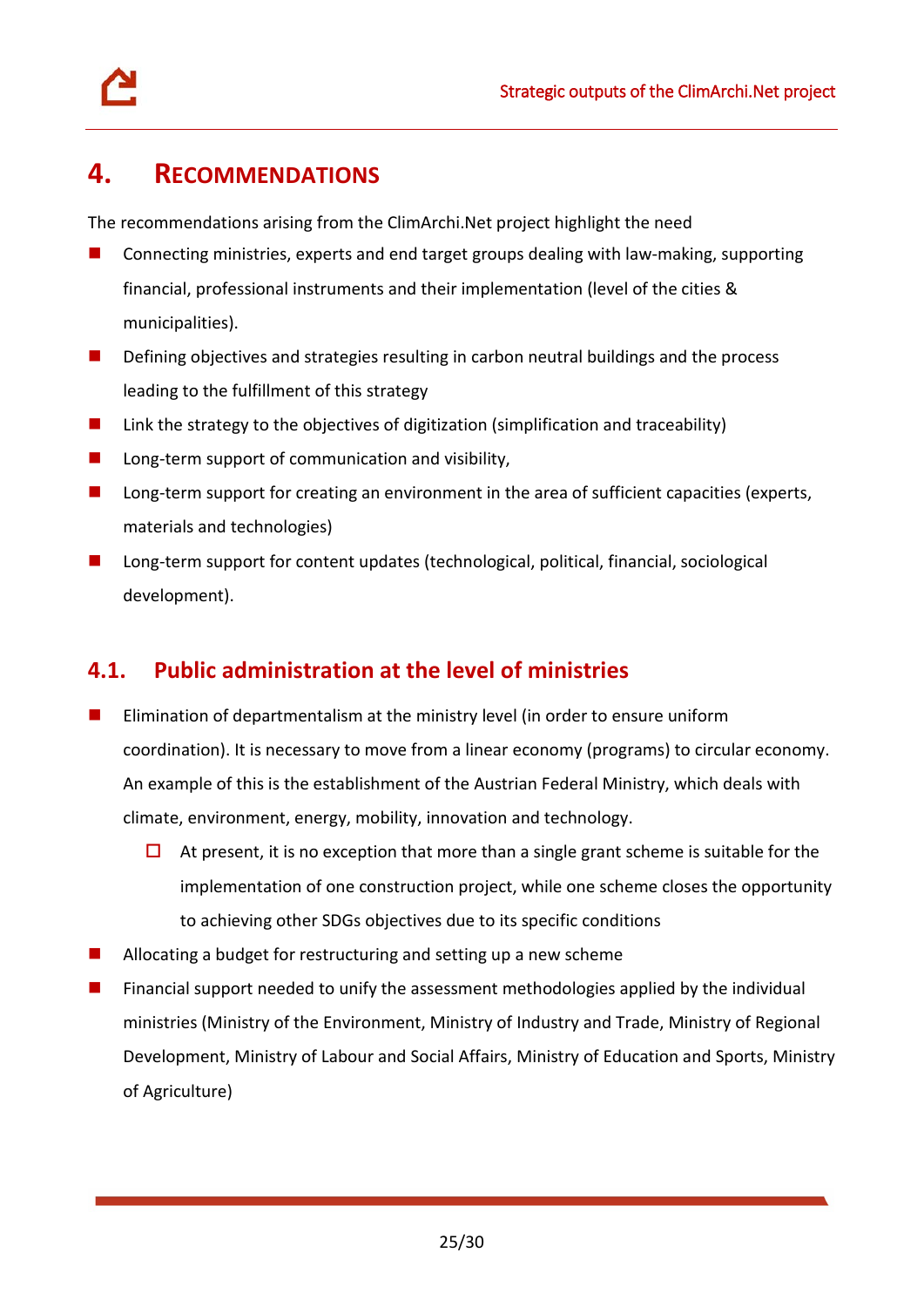- Defining a uniform methodology for carbon-neutral buildings in the conditions of the Czech Republic. At present, there is no clear interpretation and there is no consensus on this interpretation.
- Appoint a single sponsor (for SUSTAINABILITY)
- Reduction in administrative burden (it is no exception that one object is suitable for more grant scheme while another scheme closes the opportunity to achieving a possible goal)
- Support for the programs and capacity building at all levels in the field of innovation leading to carbon neutrality of buildings. There is a clear consensus as to the **FORMATION OF A MULTI-DISCIPLINE PROFESSIONAL TEAM** including a product designer. (The program output unification can have a form of **renewing the concept of ČEA - Czech Energy Agency, whose status will be apolitical and the objective of this organization will be a cross-sectional analysis of energy and other environmental project outputs starting from nuclear energy, renewable and alternative energies and structures consuming energies such as buildings, transport and industries.** The output will be a recommendation intended for individual government departments)
	- $\square$  Evaluation of the market demand (volume of investments), needs to construct new buildings or reconstruct already constructed ones with regard to their carbon footprint from the point of view of the life cycle of buildings financed from public investments.
	- $\square$  Ensure the usability of outputs of completed projects implemented with the support of national and European funds. Once the financial support is exhausted, there is often no follow-up work in such projects on the achieved results. The project results end up in the archives of the companies that participated in its implementation. From this point of view, it is necessary to ensure:
	- $\Box$  Funds to obtain the individual project outputs and to link these outputs to defined objectives/strategies/tools
	- $\Box$  Updating these outputs and taking them into account in the current political and economic conditions with regard to the life cycle
	- $\square$  Uniform interpretation/procedure/criteria resulting in carbon neutral buildings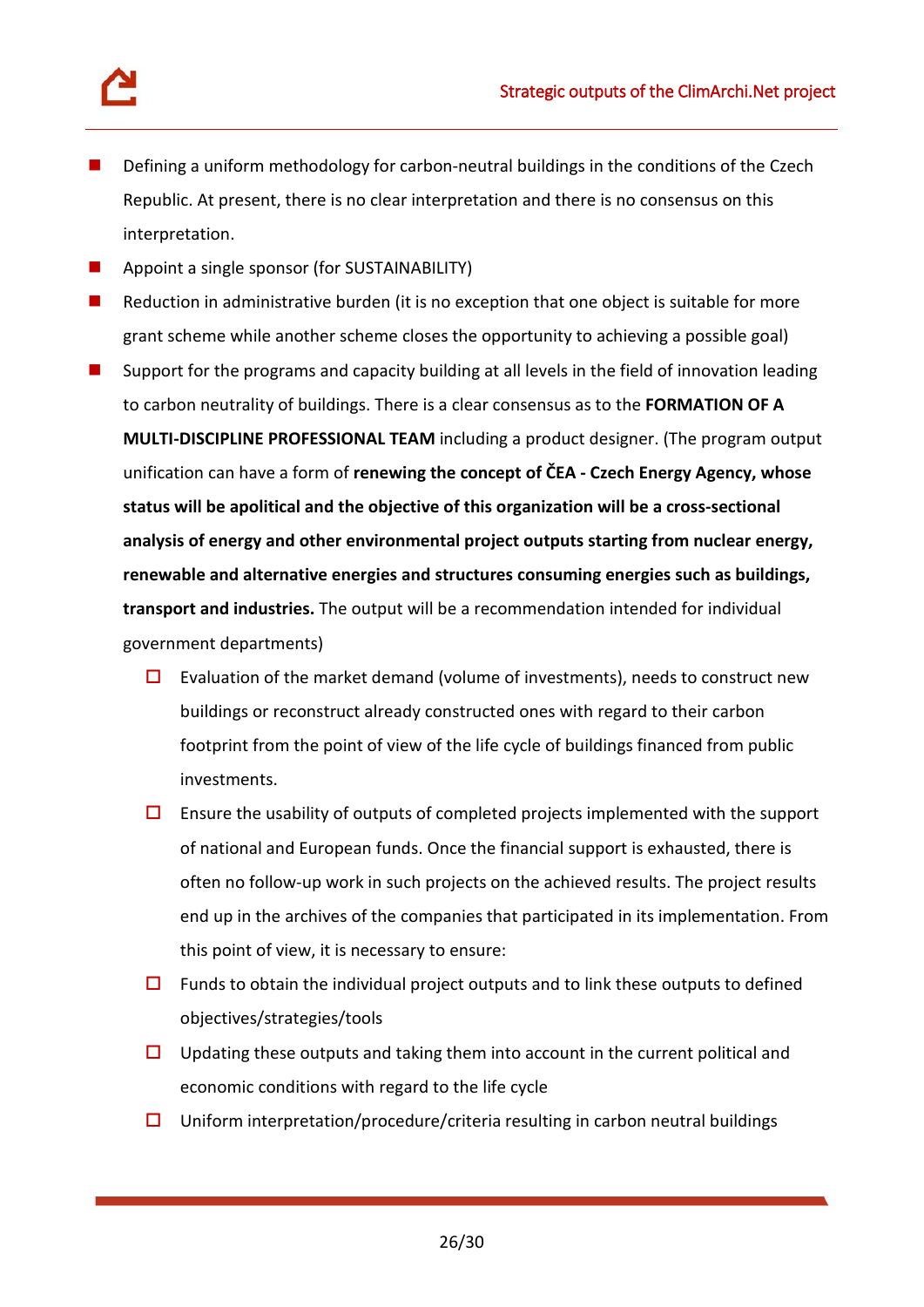

- $\Box$  Uniform channel for distributing the methodologies and auxiliary tools CALL CENTER with personal support
- Opening of a LONG-TERM program of uniform support for contracting authorities in the field of carbon-neutral buildings
	- $\Box$  Allocating funds for methodological guidelines and their visibility for the end groups (ČKA, ČKAIT, cities & municipalities)
	- $\square$  Organising a communication campaign with reference to tools (e.g., mobile application) leading to a quick evaluation of the plan (defining the needs of the expert team)
	- $\square$  Ensuring regular updates during the PROGRAM PERIOD
	- $\Box$  of the professional content and conditions
	- $\square$  Operation
	- $\Box$  Materials (reduction in energy demand of built-in products with respect to the LCA)
	- $\Box$  Technologies (reduction in energy demand of built-in products with respect to the LCA)
	- $\Box$  Financial instruments (grants, taxonomies, ESG)
	- $\square$  Database of experts and professional companies
	- $\Box$  Reducing the administrative burden of experts in the preparation and implementation of buildings funded from the public budget.
	- $\square$  Ensuring continuous and long-term incentives for the development and implementation of innovations leading to low-carbon and circular economy

# <span id="page-26-0"></span>**4.2. Public administration at the level of regions, cities & municipalities**

- Unification of information platforms, simplification of search for necessary information
- The "Sustainable Architecture Contracting Authority's Guide" application leading to carbon neutrality and independence from fossil energies.
- Following up on the strategy of urban & municipal development, energy supply and distribution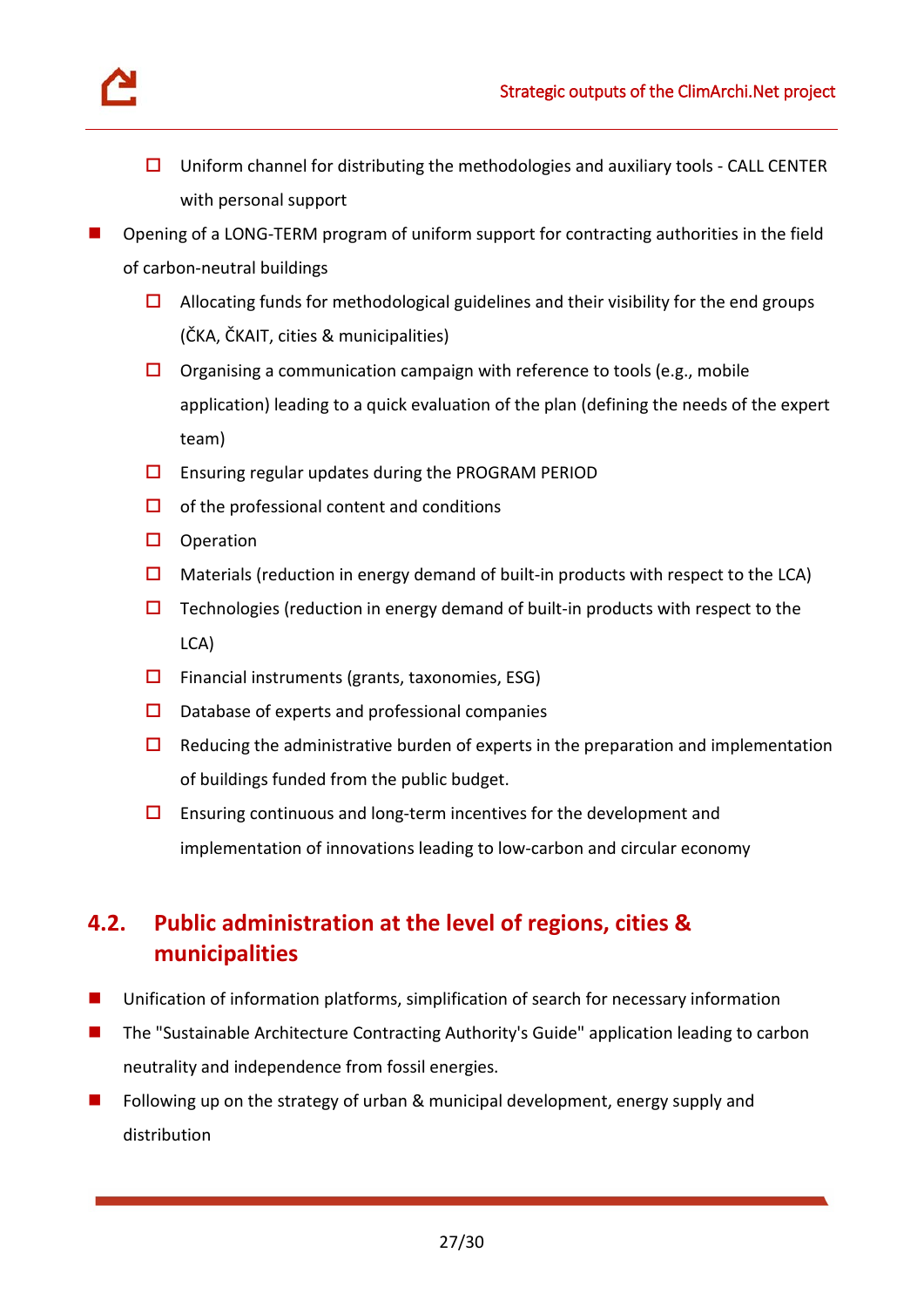

- Goal> Easy orientation in the process of project preparation and procurement with the requirements for Life Cycle Assessment, EU Taxonomy and ESG requirements
- **Defining professional capacities and financial resources for the development (mobile guide to** proper procurement - application)
- Defining professional capacities and financial resources for pilot testing (mobile guide to proper procurement - application)
- **Defining professional capacities and financial resources for updates (mobile guide to proper** procurement - application)

# <span id="page-27-0"></span>**4.3. Czech Chamber of Architects**

- The ČKA / ČKAIT professional chambers should put carbon-neutral buildings on their agenda. Disseminate requirements for these buildings with a reference to strategic documents of the state in a comprehensible (uniform) amongst the members and develop a library of examples of good practice ("White Papers").
- $\blacksquare$  Set up an agreement between the professional chambers
- Introduce a manner of meeting requirements of the state
- $\blacksquare$  Put pressure on raising funds for education and training materials
- **Recommendations of energy specialists to summarize the recommendations in** OneStopShop, Centrum pasivního domu, z.s. received a grant from *LIFE Clean Energy Transition (LIFE-2021-CET) - Integrated Home Renovation Service program, as part of which it will continue defining suitable reconstruction procedures and methods in order to reduce energy demands of already constructed buildings*
- The preferred form of providing information is the library of Methodical Guidelines of professional chambers, expert seminars and transfer of experience using examples of good practice (video presentations / podcasts).
	- $\Box$  PERSONAL TRANSFER
	- $\Box$  The library of good practice should reflect the condition of the buildings with regard to their operation (usability, economic complexity, healthy indoor environment, etc.) the portal [https://climarchi.net,](https://climarchi.net/) which was developed within the project, can be used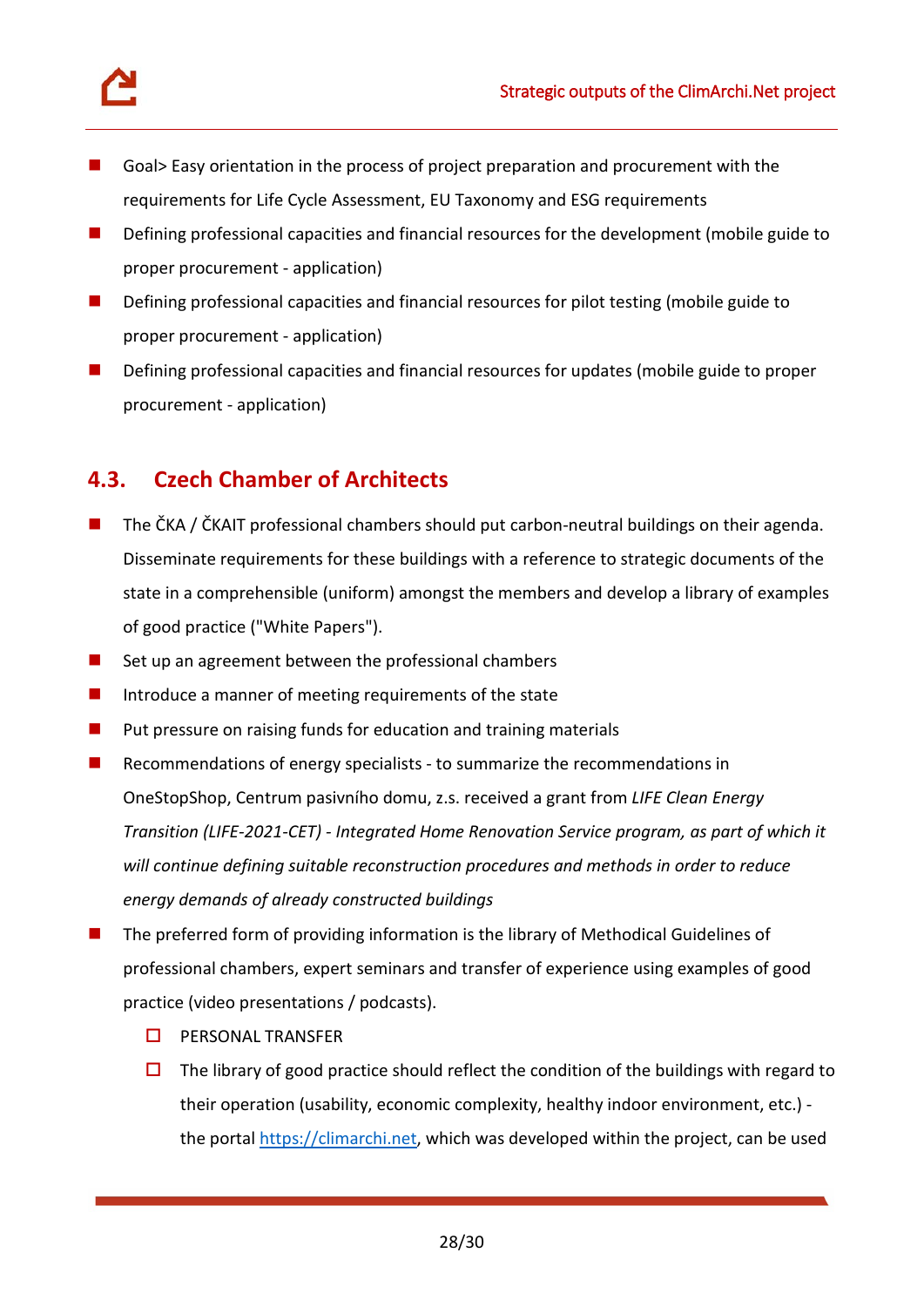

- The selection of suitable examples must be based on multi-disciplinary criteria.
- Education and training of experts including an increase in the% representation of experts in professional chambers who have knowledge in the field of carbon-neutral building design. Goal settings:
	- $\Box$  ? % by 2025
	- $\Box$  ? % by 2030

# <span id="page-28-0"></span>**5. CONCLUSION**

The topic of sustainability for keeping acceptable living conditions for the humanity is very broad.

The lack of a long-term strategy and its communication towards the society slows down the process of implementing adaptation and mitigation measures, making transformation more expensive both in the construction sector and in the society as a whole.

A different approach of individual government departments does not provide sufficient motivation for necessary changes in the professional or general public.

The recommendation is to unify the outputs and to interconnect them. Possible steps towards this goal.

- One agency of the type of the abolished Czech Energy Agency, established by the state with an allocated budget, defines objectives and not subject to political assignment.
- Unification of ministries and linking social, technical, energy and economic aspects. Getting inspiration from the Austrian Federal Ministry having the competence to address climate change, the environment, energy, mobility, innovation and technology.